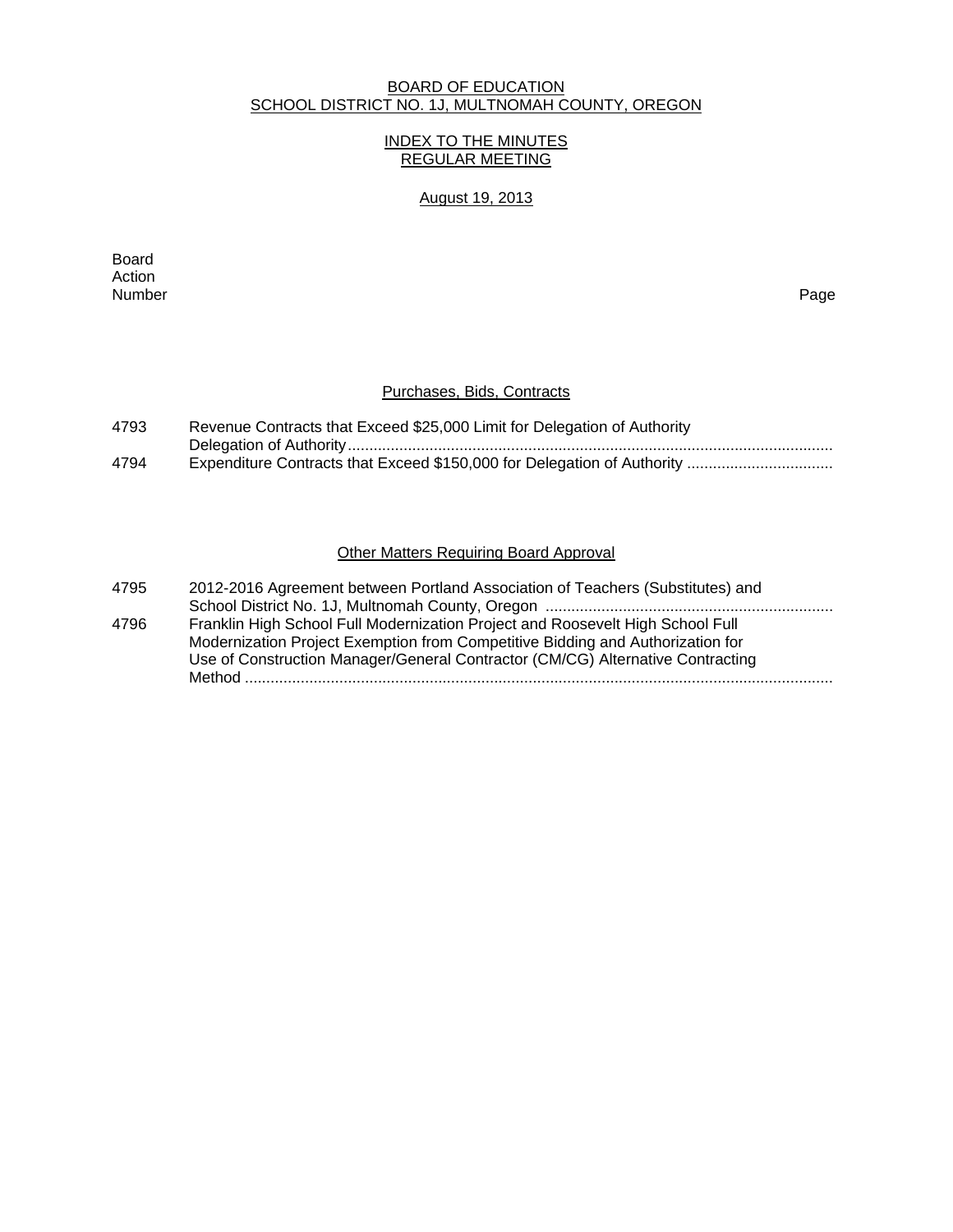## OFFICE OF THE BOARD OF EDUCATION SCHOOL DISTRICT NO. 1J, MULTNOMAH COUNTY, OREGON BLANCHARD EDUCATION SERVICE CENTER PORTLAND, OREGON

The Regular Meeting of the Board of Education came to order at 5:02pm at the call of Co-Chair Greg Belisle in the Board Auditorium of the Blanchard Education Service Center, 501 N. Dixon St, Portland, Oregon.

There were present: Pam Knowles, Co-Chair Ruth Adkins Bobbie Regan Tom Koehler Steve Buel Matt Morton - *absent* Greg Belisle, Co-Chair

Andrew Davidson, Student Representative

#### **Staff**

 Carole Smith, Superintendent Caren Huson-Quiniones, Board Senior Specialist

## **PUBLIC COMMENT**

Deborah Barnes, President of the North Clackamas Educational District, stated that they had bargained with their union using the IBIS method and asked why PPS was not doing that. From her perspective, there is nothing better than sharing a Margarita with the Superintendent when you are done bargaining, or speaking with a Board member during bargaining. You need to work together as a team.

Margi Brown asked the Board to provide a simple 3-part oral quarterly report which would include: 1) what are the quarterly process or project goals of selected key departments for achieving the year-end graduation rate and third grade reading outcomes in the compact agreement; 2) what was accomplished during the last quarter (including preparation during the summer); and, 3) what are the significant plans for the next quarter.

Michael Kelly, parent of a Metro Learning Center (MLC) student, stated that as a consequence of the recent negative publicity regarding MLC, a group of parents felt compelled to come here tonight to share an alternative perspective and to make public our commitment to resolving the issues at the school. MLC is a family. We are fiercely protective of MLC and this sometimes puts us in conflict with the district and sometimes the conflicts are internal. Fifteen members of the audience stood in support of Mr. Kelly's statement.

Ayana Horn, a member of the MLC community, stated that they are uncompromisingly committed to constructive engagement in the resolution of fonflicts.

Scott Bailey, speaking on behalf of Our Portland Our Schools, commented that equity was at the center of their work and that they were in favor of shifting the school year to a balanced calendar. There have been a number of articles in the media about this.

Rees Bushman, parent of a MLC student, stated that there are many more varied options of what the Board may have heard. MLC parents are united in their advocacy for the school. It serves our students very well.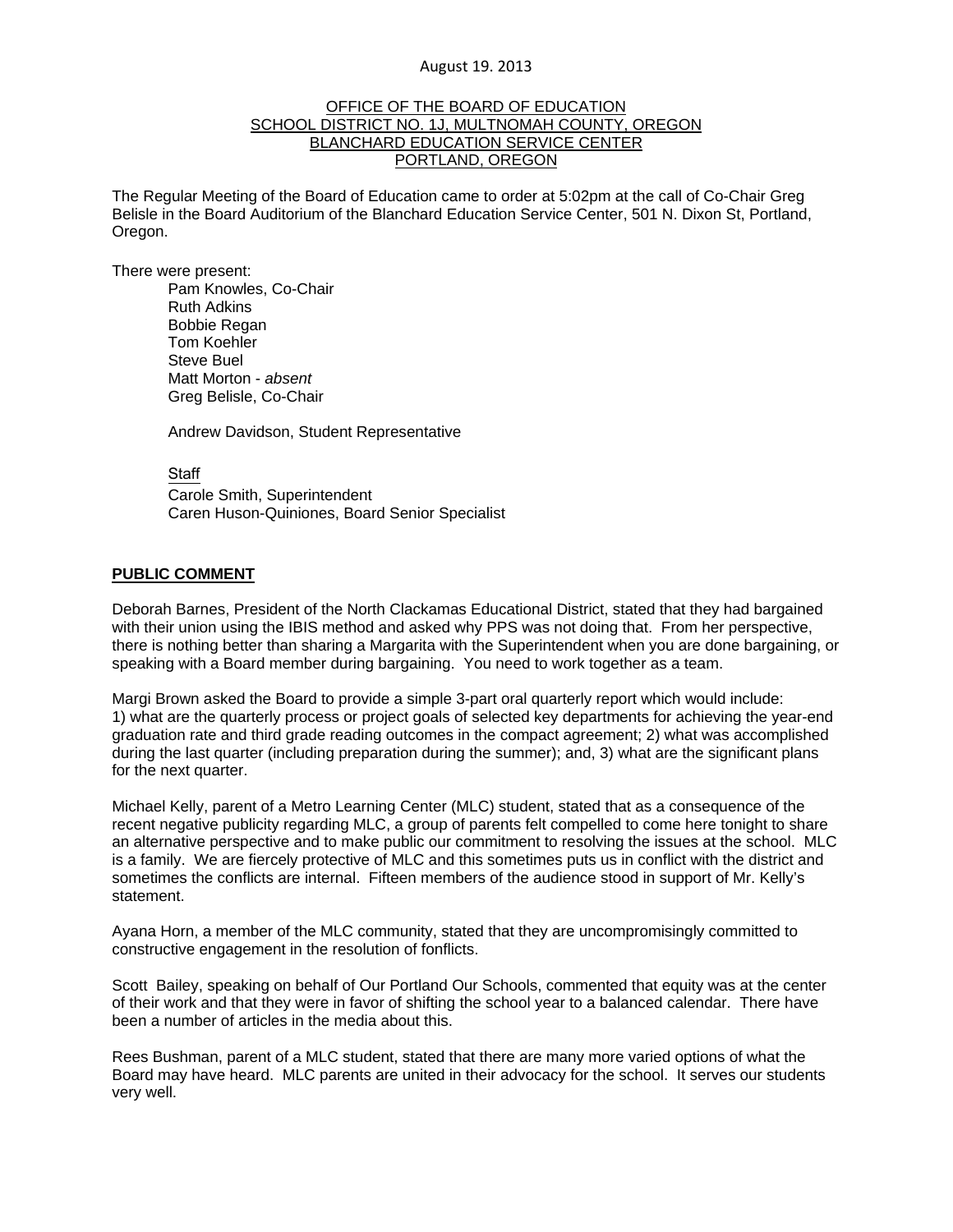## **ADOPTION OF 2012-2016 SUBSTITUTE TEACHER CONTRACT**

Sean Murray, Chief Human Resources Officer, reported that the District and Union negotiated 12 times and held two mediation sessions. A tentative agreement had been reached. Major topics included: wages, insurance, building restrictions and clarification of discipline.

## **AUDIT REPORT: HIGH SCHOOL GRADUATION RATES**

Auditor Richard Tracy provided a PowerPoint presentation. He indicated that he had compared PPS to other school districts both in Oregon and other states. His research identified 3 major predictors of dropping out: attendance, behavior, and course performance. Oregon has lower graduation rates than most other states (common measure nationwide). His audit results show that other large Oregon school districts outperform Portland. PPS has the lowest 2011-12 cohort graduation rate of the ten largest districts in Oregon; four-year completion rate is the third lowest. PPS dropout-non-completer rate is average compared to other large districts. However, PPS has improved graduation and dropout rates over the past four years. Mr. Tracy commented that his audit results show that school districts in Oregon and other states implement practices that contribute to improved graduation success. His Case Study Highlights include intensive and systematic focus on student attendance; coaches and mentors provide personal and year-round attention to help at-risk students and dropouts; reduced use of contract alternative schools and options; and, exposure to career and college in elementary and middle schools. What works is focus on attendance, student engagement through intensive intervention, more effort with middle school students, and structured mentoring and after-school programs.

Director Koehler mentioned that the report tells him that other districts are doing better with less money, and that the report calls out for a little less permissiveness.

Director Regan commented that this was the best audit because it is what they were here for. She is curious to hear more about districts moving away from community based alternative schools. Director Regan mentioned that the Salem-Kaizer Foundation funds dozens of mentors for struggling students and wondered if this was something the Portland School Foundation could also do.

Director Adkins stated that she hopes the High School Action Team covers all of the details of the audit, and that we need to address the accountability of principals in the graduation rates.

Co-Chair Knowles mentioned that looking at attendance was very important. Director Koehler asked what the timeline was for all the items included in management's response to the audit. Sue Ann Higgens, Chief Academic Officer, responded that the next step was to share the audit with principals and district leaders to develop a work plan.

Director Regan asked if the District should consider small schools such as those used elsewhere. Superintendent Smith responded yes, and that staff and Board members could visit other districts.

Director Buel stated that he has a lot of trouble in trying to figure out what we want to do. We need to create more autonomy for teachers and make classes more interesting and real world learning.. We have not spelled out as a District what we want to do educationally. We need engaging classrooms where students are engaged in the work.

## **UPDATE: EQUITY IMPLEMENTATION PLAN**

Lolenzo Poe, Chief Equity Officer, reported that the Equity Office was excited about the direction of their work, yet also knows there is work to be done. The Office of Equity was tasked with leading the development and implementation of the Racial Equity Policy and monitoring District progress towards equity outcomes.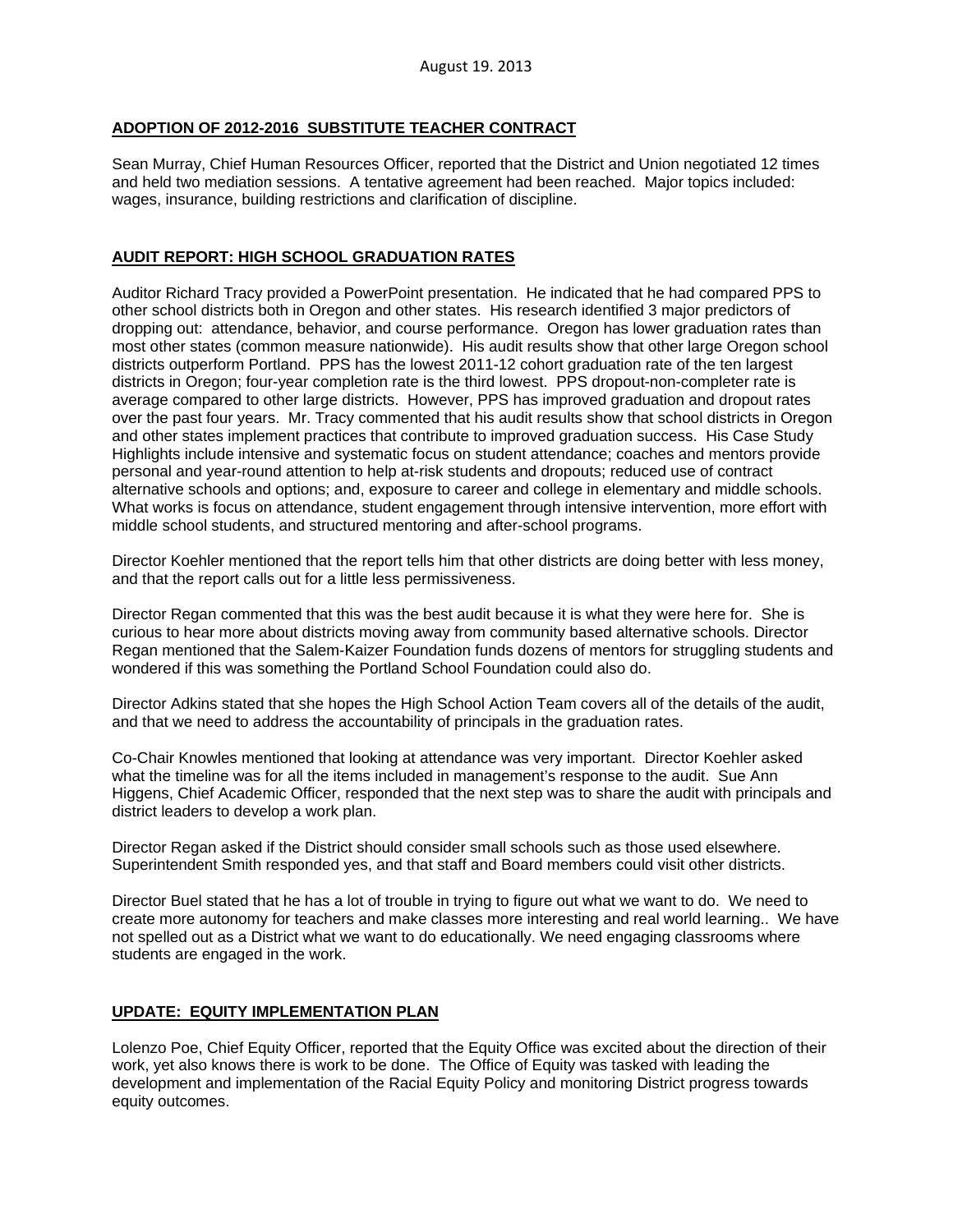Jeanine Fukuda, Assistant Director of Equity, walked the Board through the annual plan document which summarizes PPS progress for 2012-2013.

David Wynde, Deputy Chief Financial Officer, reported that the PPS Equity Policy makes two differentiations in resources. This year we used the racial equity lens which formed discussions on staffing and how we looked at the central budget.

Mary Pearson, Director of Special Education, provided their mission statement and strategic alignment framework.

Director Buel questioned what direction the District was going in terms of kids and what was the longrange plan for classroom management and cultural curriculum? Are we teaching children not to be racist and teaching their cultural history. Mr. Poe responded that he did not have specifics on the educational side of the Equity Plan. Superintendent Smith mentioned that Franklin High School has taken the equity topic to their leadership students. For PPS, it is about the adults and how we work with kids. Director Buel asked how the kids from Somalia play into our equity work and whether we were training our teachers on hot to work with those students culturally. Mr. Poe responded that we engage with our community parnters from ethnic backgrounds.

## **EDUCATIONAL SPECIFICATIONS FACILITIES VISION/DRAFT RESOLUTION DISCUSSION**

Paul Cathcart, Project Manager, provided a PowerPoint presentation and introduced John Weekes and Nance Hamilton who assisted in putting together the vision process and working with constituents. Mr. Cathcart provided background information on the overall project. A set of facility guidelines have been created that establish the way school buildings support programs and curriculum, and establish baseline facilities across the District. Mr. Weekes explained the process that resulted in the document before the Board. Ms. Hamilton stated that folks want schools to be more welcoming and inviting and safe. The school buildings should also be more healthy and include light and air.

Director Regan commented that we want the buildings to be environmentally sustainable bluildings and also want the buildings to reduce our operational costs. She hopes all new buildings will contain air conditioning. Ms. Regan mentioned that she did not feel the Vision Statement was a strong as it could be.

Director Koehler asked for staff to return with the cost of Phase I and Phase II.

Director Buel questioned if the windows will open in all of the new buildings we will be constructing. Mr. Cathcart responded that more light and air in the classrooms are a high priority.

## **PUBLIC HEARING: ALTERNATIVE CONTRACTING PROCESS CONSTRUCTION MANAGER/GENERAL CONTRACTOR FOR FRANKLIN AND ROOSEVELT HIGH SCHOOLS REMODERNIZATION PROCESS**

Co-Chair Belisle convened the Board as the Local Contract Review Board and opened the public hearing on the Franklin High School Alternative Contracting Process. Receiving no public comment, he closed the public hearing and opened the public hearing on the Roosevelt High School Alternative Contract Process. Receiving no public comment, he closed the public hearing.

Elaine Baker, Procurement Director, reviewed the report, draft findings and recommendations.

Director Buel asked if the District has certain companies in mind that would bid on the projects. Jim Owens, Executive Director of the Office of School Modernization, responded that he expects 15-18 firms to bid. With an RFP, there are a number of firms that will respond. Staff will go through a scoring/ranking process and then enter into agreement with the highest ranking firm.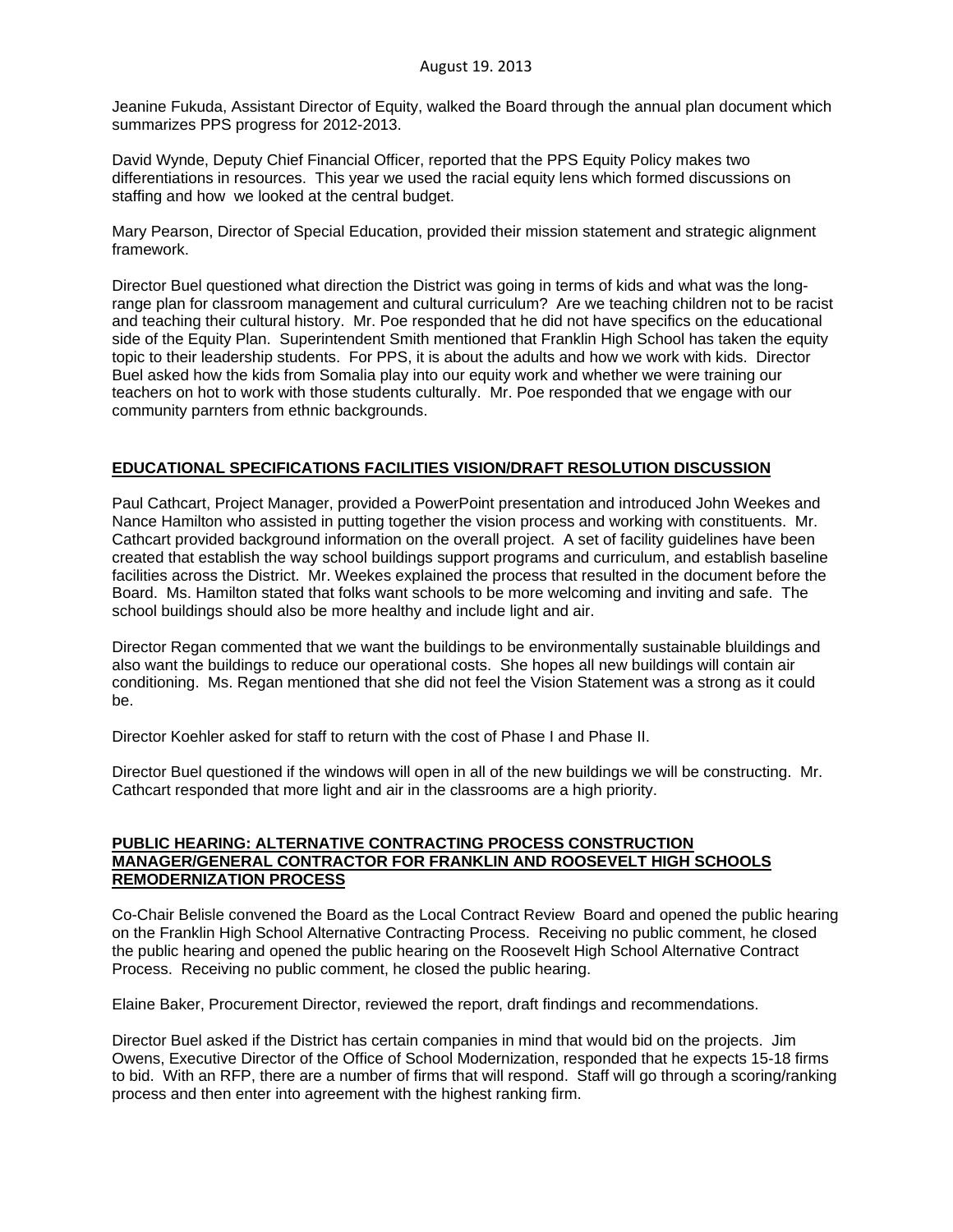Co-Chair Belisle re-convened the Board back into their Regular Meeting.

## **MONTHLY CAPITAL IMPROVEMENT BOND UPDATE**

Mr. Owens reported that the Wilson Roofing Project would be completed on time and come in on budget.

. Steve Henderson, owner of P&C Construction, provided a PowerPoint presentation on the work that was being performed at Wilson High School.

Mr. Owens reviewed the balanced score card and provided a financial update.

Director Regan asked if the Wilson roof would be able to have solar panels placed on it in the future. Mr. Owens responded that the consultant was looking at the feasibility and that we expect a report very shortly.

## **TABLED RESOLUTION**

Director Buel withdrew his original Resolution No. 4790 from the previous meeting regarding Board meeting dates and start time.

## **BUSINESS AGENDA**

In response to a question from Director Buel, Korrina Wolfe, Director of Education Options, explained district-wide alternative services and community-based alternative schools and organizations and that the District pays for slots at the contracted entities that serve our students. Small school settings are able to focus on an individual child's needs.

Co-Chair Belisle noted that Director Buel wished to submit a walk-on resolution and asked the Board to vote on suspending their rule of no walk-on resolutions. The Board voted 2-4 (2 yes, 4 no) on suspending their rules. The motion on suspending the Board rules failed.

## **ADJOURN**

Co-Chair Belisle adjourned the meeting at 8:31pm.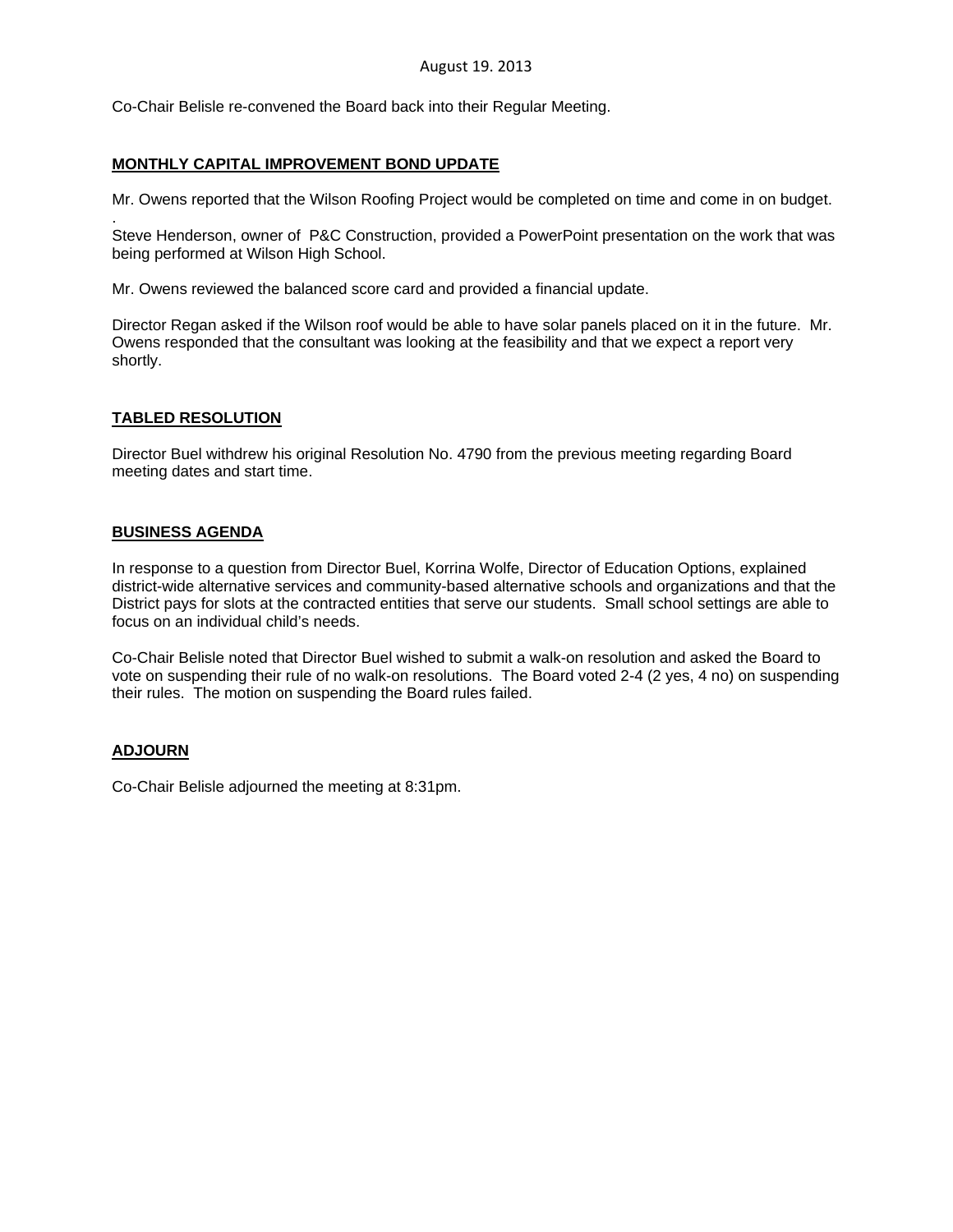## Purchases, Bids, Contracts

The Superintendent RECOMMENDED adoption of the following items:

## Numbers 4793 and 4794

Director Knowles moved and Director Adkins seconded the motion to adopt the above numbered items. The motion was put to a voice vote and passed unanimously (vote: 6-yes, 0-no; with Director Morton absent and Student Representative Davidson voting yes, unofficial).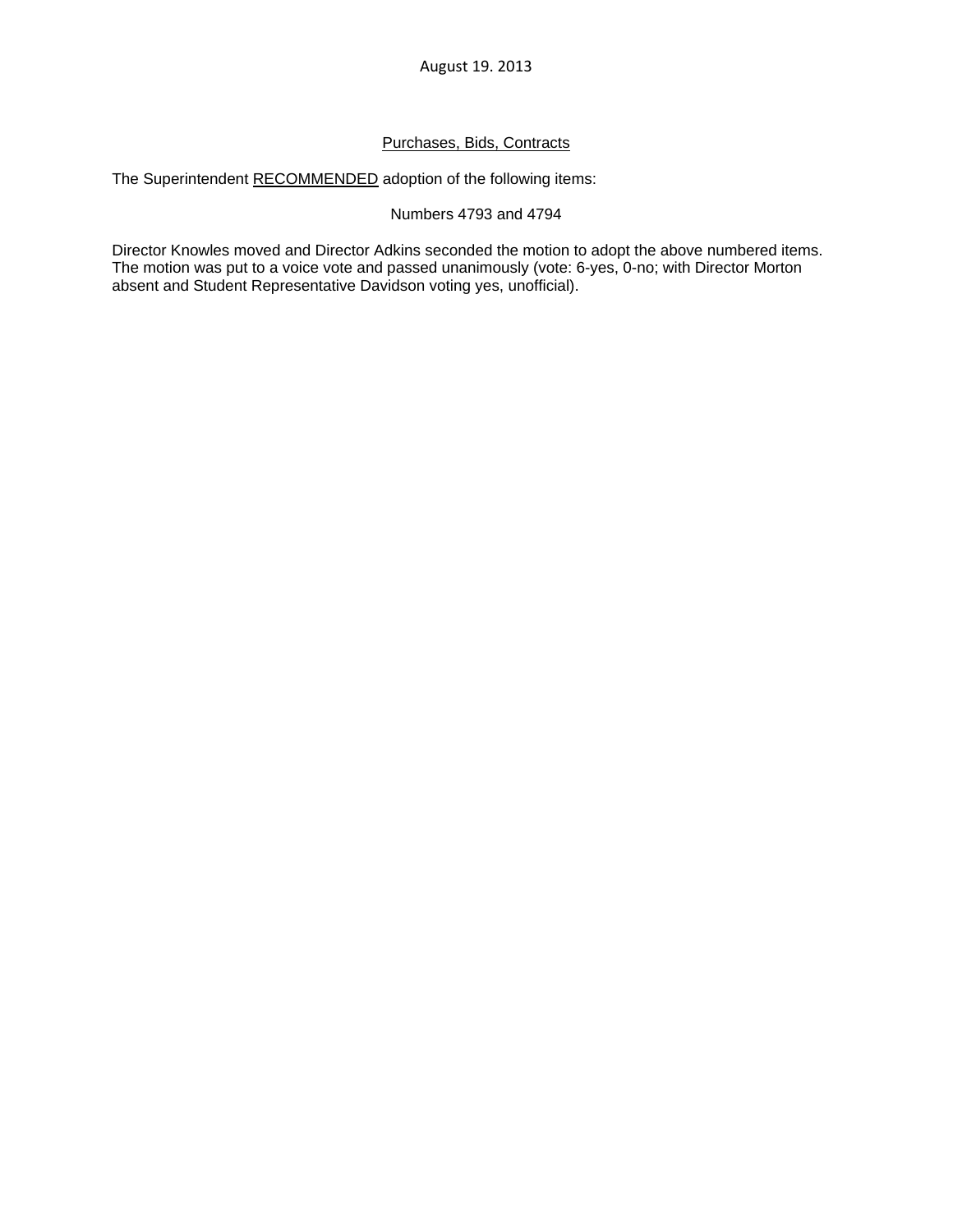## **RESOLUTION No. 4793**

#### Revenue Contracts that Exceed \$25,000 Limit for Delegation of Authority

## **RECITAL**

Portland Public Schools ("District") Public Contracting Rules PPS-45-0200 ("Authority to Approve District Contracts; Delegation of Authority to Superintendent") requires the Board of Education ("Board") to enter into and approve all contracts, except as otherwise expressly authorized. Contracts exceeding \$25,000 per contractor are listed below.

## **RESOLUTION**

The Superintendent recommends that the Board approve these contracts. The Board accepts this recommendation and by this resolution authorizes the Deputy Clerk to enter into agreements in a form approved by General Counsel for the District.

## **NEW CONTRACTS**

#### No New Contracts

#### **NEW INTERGOVERNMENTAL AGREEMENTS / REVENUE ("IGA/Rs")**

No New Intergovernmental Agreements/Revenue

## **AMENDMENTS TO EXISTING CONTRACTS**

| Contractor       | Contract<br>Term                 | <b>Contract Type</b>                                                     | <b>Description of Services</b>                                                                                                                             | Amendment<br>Amount<br><b>Contract Total</b> | Responsible<br>Administrator,<br><b>Funding Source</b>   |
|------------------|----------------------------------|--------------------------------------------------------------------------|------------------------------------------------------------------------------------------------------------------------------------------------------------|----------------------------------------------|----------------------------------------------------------|
| City of Portland | 7/1/2013<br>through<br>6/30/2014 | Intergovernmental<br>Agreement/<br>Revenue<br>IGA-R 59206<br>Amendment 1 | Creative Science Center,<br><b>Creston Annex and Kelly</b><br>Center: Grant Funds to be<br>used to support three<br>extended-day Head Start<br>classrooms. | \$257.053<br>\$514,106                       | H. Adair<br><b>Fund 205</b><br>Dept. 9999<br>Grant G1347 |

## **LIMITED SCOPE REAL PROPERTY AGREEMENTS AND AMENDMENTS**

No Limited Scope Real Property Agreements or Amendments

*N. Sullivan*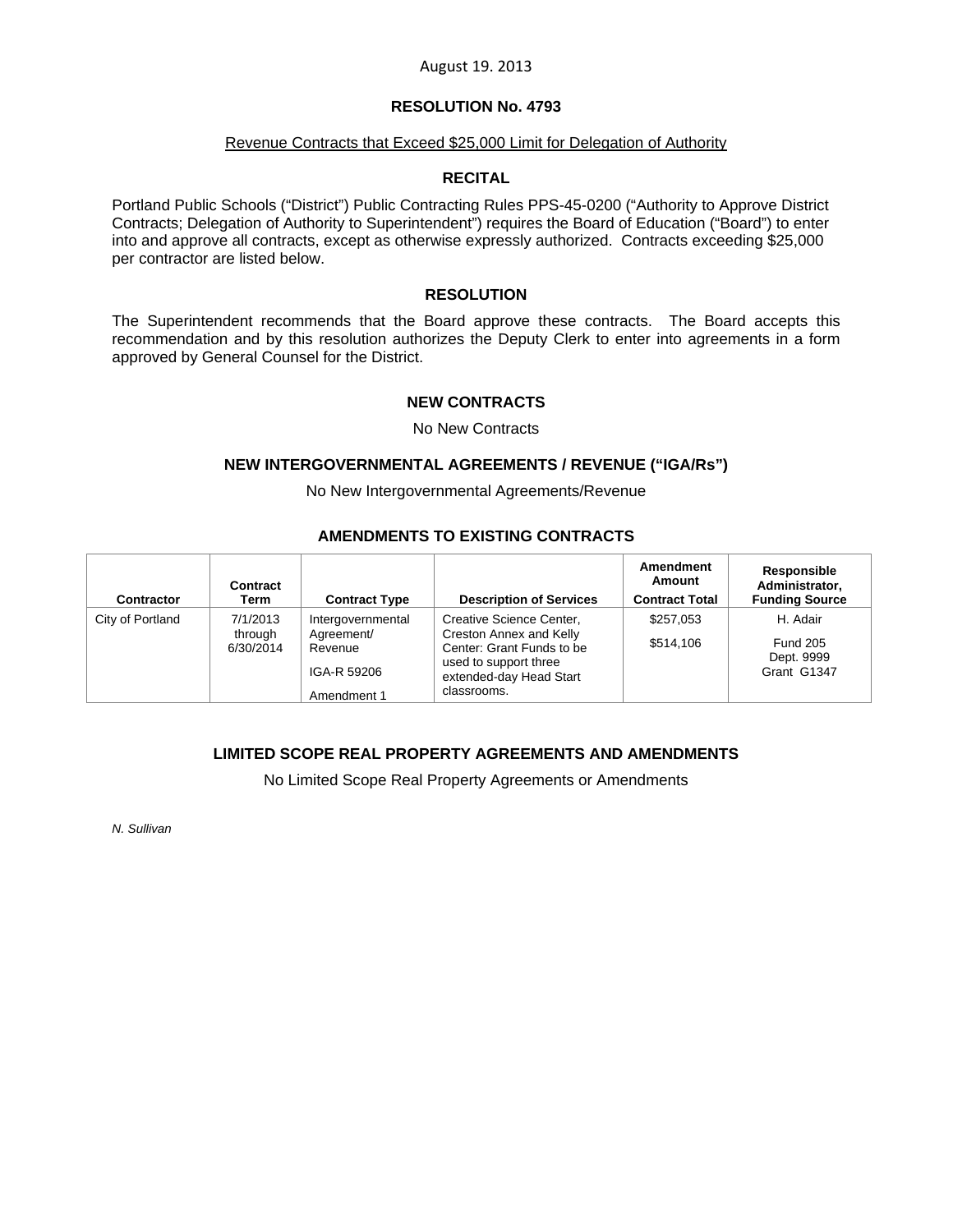## **RESOLUTION No. 4794**

## Expenditure Contracts that Exceed \$150,000 for Delegation of Authority

## **RECITAL**

Portland Public Schools ("District") Public Contracting Rules PPS-45-0200 ("Authority to Approve District Contracts; Delegation of Authority to Superintendent") requires the Board of Education ("Board") enter into contracts and approve payment for products, materials, supplies, capital outlay, equipment, and services whenever the total amount exceeds \$150,000 per contract, excepting settlement or real property agreements. Contracts meeting this criterion are listed below.

#### **RESOLUTION**

The Superintendent recommends that the Board approve these contracts. The Board accepts this recommendation and by this resolution authorizes the Deputy Clerk to enter into agreements in a form approved by General Counsel for the District.

| <b>Contractor</b>                      | <b>Contract Term</b> | <b>Contract Type</b>                 | <b>Description of</b><br><b>Services</b>                             | Contract<br><b>Amount</b> | <b>Responsible</b><br>Administrator.<br><b>Funding Source</b> |
|----------------------------------------|----------------------|--------------------------------------|----------------------------------------------------------------------|---------------------------|---------------------------------------------------------------|
| Portland Youth                         | 7/1/2013             | <b>Personal Services</b>             | District-wide: Alternative                                           | \$254,713                 | K. Wolfe                                                      |
| <b>Builders</b>                        | through<br>6/30/2014 | PS 59933                             | education services.<br>RFP 2010-107                                  |                           | <b>Fund 101</b><br>Dept. 5485                                 |
|                                        |                      |                                      |                                                                      |                           |                                                               |
| Mt. Scott Park<br>Center for Learning, | 7/1/2013<br>through  | <b>Personal Services</b><br>PS 59968 | District-wide: Alternative<br>education services.                    | \$875,350                 | K. Wolfe<br><b>Fund 101</b>                                   |
| Inc.                                   | 6/30/2014            |                                      | RFP 2010-107                                                         |                           | Dept. 5485                                                    |
| Native American                        | 7/1/2013             | <b>Personal Services</b>             | District-wide: Alternative                                           | \$688,800                 | K. Wolfe                                                      |
| Youth & Family<br>Center               | through<br>6/30/2014 | PS 59969                             | education services.<br>RFP 2010-107                                  |                           | <b>Fund 101</b><br>Dept. 5485                                 |
| Pathfinders of                         | 7/1/2013             | <b>Personal Services</b>             | District-wide: Alternative                                           | \$197,313                 | K. Wolfe                                                      |
| Oregon                                 | through<br>6/30/2014 | PS 59972                             | education services.<br>RFP 2010-107                                  |                           | <b>Fund 101</b><br>Dept. 5485                                 |
| <b>Portland Community</b>              | 7/1/2013             | <b>Personal Services</b>             | District-wide: Alternative                                           | \$2,310,350               | K. Wolfe                                                      |
| College                                | through<br>6/30/2014 | PS 59973                             | education services.<br>RFP 2010-107                                  |                           | <b>Fund 101</b><br>Dept. 5485                                 |
| Rosemary                               | 7/1/2013             | <b>Personal Services</b>             | District-wide: Alternative                                           | \$1,155,175               | K. Wolfe                                                      |
| Anderson High<br>School                | through<br>6/30/2014 | PS 59974                             | education services.                                                  |                           | <b>Fund 101</b>                                               |
|                                        |                      |                                      | RFP 2010-107                                                         |                           | Dept. 5485                                                    |
| Youth Employment<br>Institute          | 7/1/2013<br>through  | <b>Personal Services</b>             | District-wide: Alternative<br>education services.                    | \$466,375                 | K. Wolfe                                                      |
|                                        | 6/30/2014            | PS 59976                             | RFP 2010-107                                                         |                           | <b>Fund 101</b><br>Dept. 5485                                 |
| Youth Progress                         | 7/1/2013             | <b>Personal Services</b>             | District-wide: Alternative                                           | \$337,225                 | K. Wolfe                                                      |
| Association                            | through<br>6/30/2014 | PS 59977                             | education services.<br>RFP 2010-107                                  |                           | <b>Fund 101</b><br>Dept. 5485                                 |
| Open Meadow                            | 7/1/2013             | <b>Personal Services</b>             | District-wide: Alternative                                           | \$1,255,625               | K. Wolfe                                                      |
| Alternative Schools                    | through<br>6/30/2014 | PS 59979                             | education services.<br>RFP 2010-107                                  |                           | <b>Fund 101</b><br>Dept. 5485                                 |
| De Paul Treatment                      | 7/1/2013             | <b>Personal Services</b>             | District-wide: Alternative                                           | \$258,300                 | K. Wolfe                                                      |
| Centers, Inc.                          | through<br>6/30/2014 | PS 60029                             | education services.<br>RFP 2010-107                                  |                           | <b>Fund 101</b><br>Dept. 5485                                 |
| Albina Head Start                      | 9/1/2013             | <b>Personal Services</b>             | Roosevelt & Madison:                                                 | \$200,000                 | K. Wolfe                                                      |
|                                        | through<br>8/31/2014 | PS 60027                             | <b>Provide Head Start</b><br>program for 28 infants<br>and toddlers. |                           | <b>Fund 101</b><br>Dept. 4306                                 |

## **NEW CONTRACTS**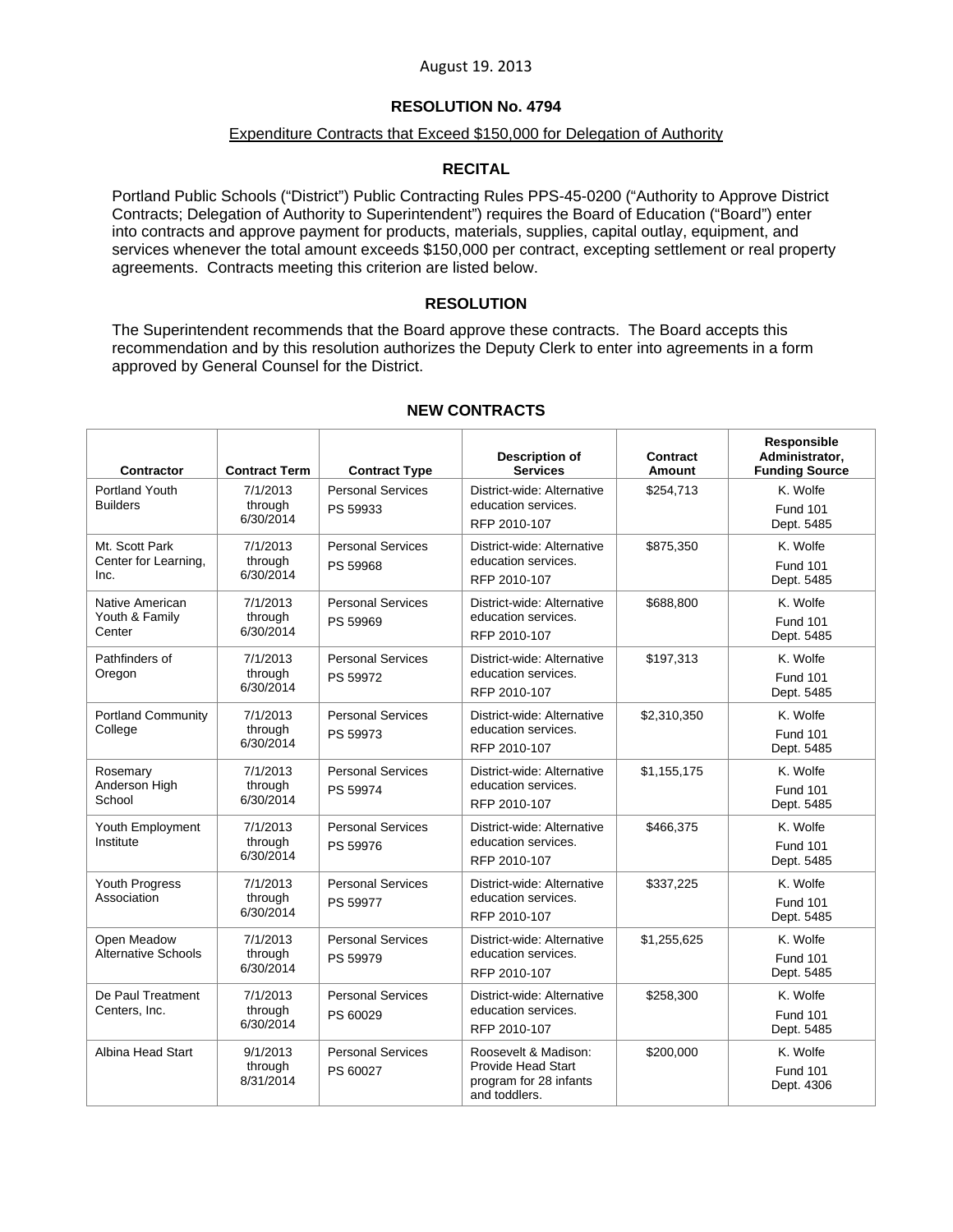| <b>NEW INTERGOVERNMENTAL AGREEMENTS ("IGAs")</b> |  |  |
|--------------------------------------------------|--|--|
|--------------------------------------------------|--|--|

| Contractor                     | <b>Contract Term</b>             | <b>Contract Type</b>                         | Description of<br><b>Services</b>                                                                                                                                                                                                                                                                              | Contract<br>Amount | Responsible<br>Administrator,<br><b>Funding Source</b> |
|--------------------------------|----------------------------------|----------------------------------------------|----------------------------------------------------------------------------------------------------------------------------------------------------------------------------------------------------------------------------------------------------------------------------------------------------------------|--------------------|--------------------------------------------------------|
| TriMet and City of<br>Portland | 9/1/2013<br>through<br>6/30/2014 | Intergovernmental<br>Agreemenht<br>IGA 60xxx | District-wide:<br>Implementation of<br>student transit pass<br>project to provide free<br>transportation on regular<br><b>TriMet and Portland</b><br>Streetcar service routes<br>to students enrolled at<br>District high schools and<br>designated Multiple<br>Pathways to Graduation<br>Department programs. | \$966,666          | T. Magliano<br><b>Fund 101</b><br>Dept. 5560           |

# **AMENDMENTS TO EXISTING CONTRACTS**

No Amendments to Existing Contracts

*N. Sullivan*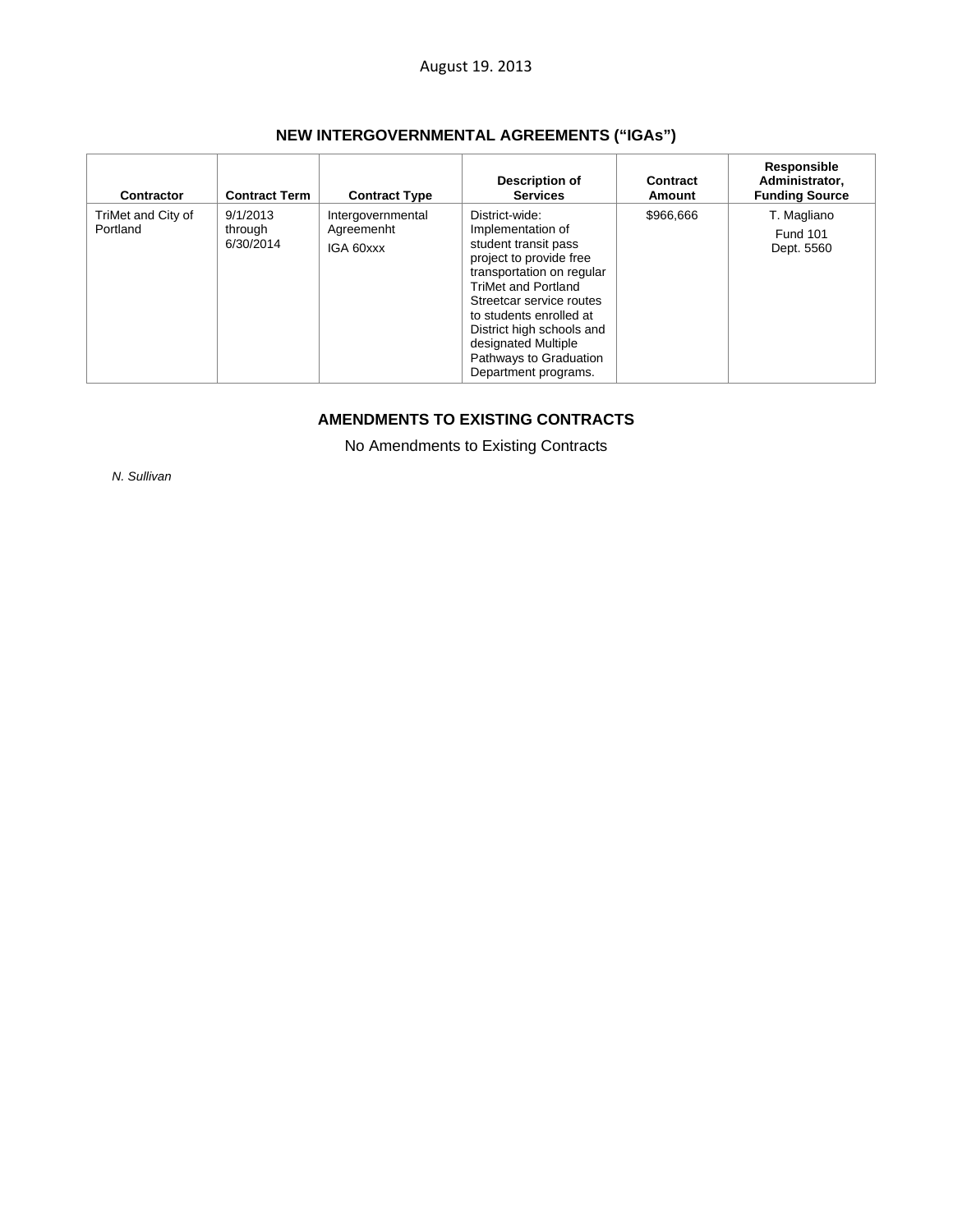## Other Matters Requiring Board Approval

The Superintendent RECOMMENDED adoption of the following items:

#### Numbers 4795 through 4797

During the Committee of the Whole, Director Regan moved and Director Adkins seconded the motion to adopt Resolution 4795. The motion was put to a voice vote and passed unanimously (vote: 6-yes, 0-no; with Director Morton absent and Student Representative Davidson voting yes, unofficial).

During the Committee of the Whole, Director Regan moved and Director Knowles seconded the motion to adopt Resolution 4796. The motion was put to a voice vote and passed unanimously (vote: 6-yes, 0-no; with Director Morton absent and Student Representative Davidson voting yes, unofficial).

During the Committee of the Whole, Director Knowles moved and Director Regan seconded the motion to adopt Resolution 4797. The motion was put to a voice vote and passed unanimously (vote: 6-yes, 0-no; with Director Morton absent and Student Representative Davidson voting yes, unofficial).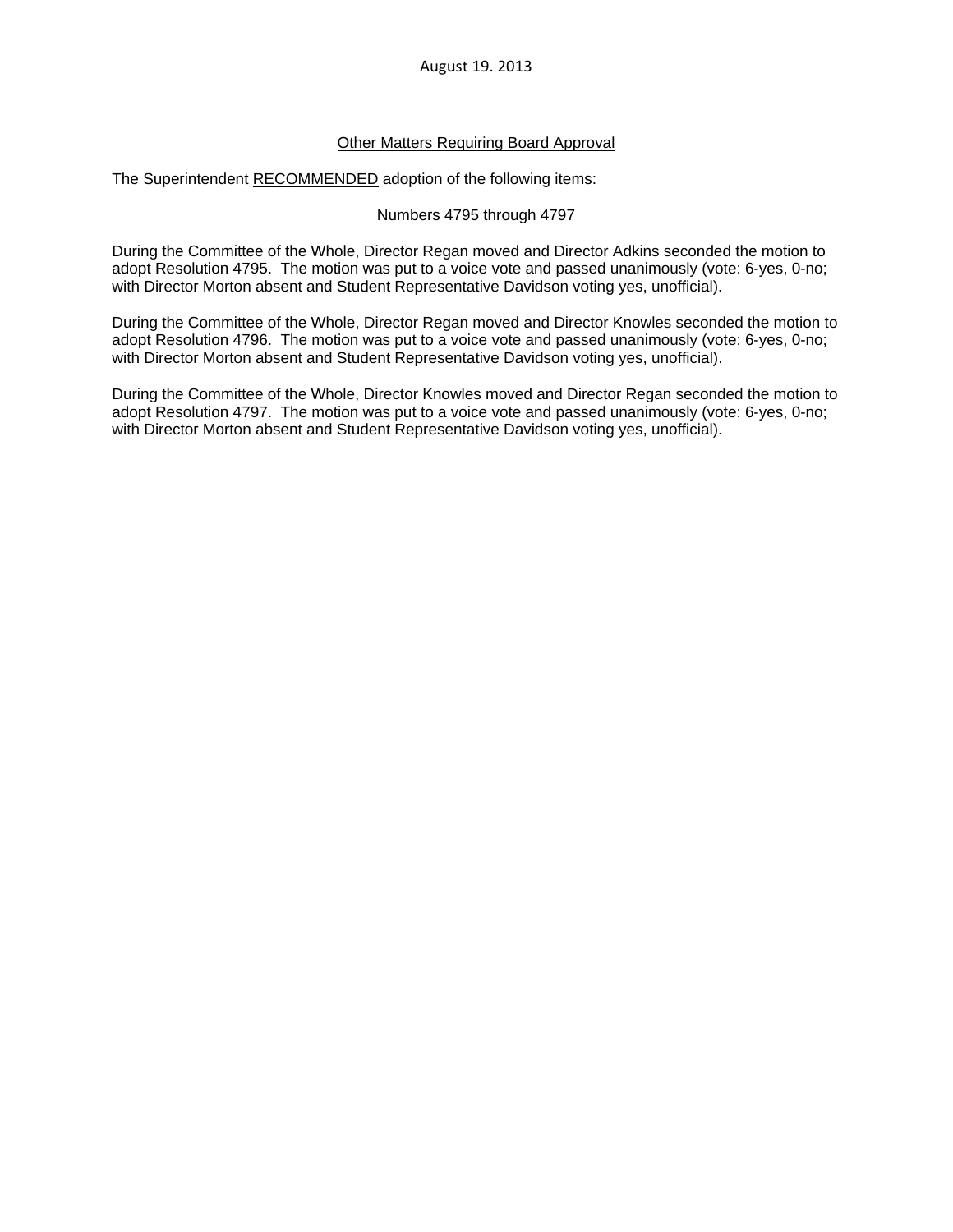## **RESOLUTION No. 4795**

## 2012-2016 Agreement between Portland Association of Teachers (Substitutes) and School District No. 1J, Multnomah County, Oregon

## **RESOLUTION**

The Chairperson of the Board of Education and the Chief Human Resources Officer are authorized and directed to execute the 2012-2016 Agreement between the Portland Association of Teachers, representing substitute teachers, and School District No. 1J, Multnomah County, Oregon, on the terms presented to the Board and filed in the record of this meeting.

*S. Murray*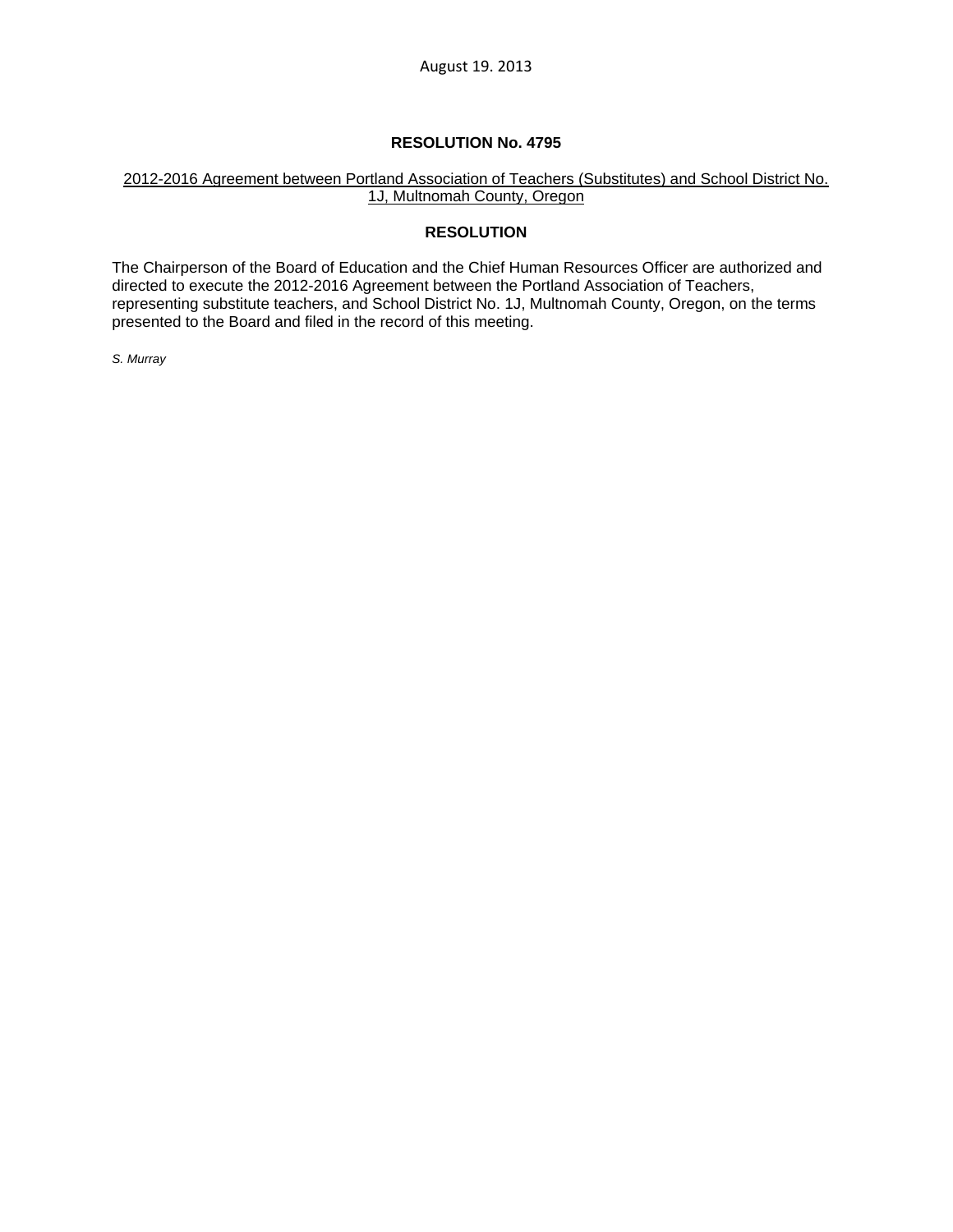## **RESOLUTION No. 4796**

Franklin High School Full Modernization Project and Roosevelt High School Full Modernization Project: Exemption from Competitive Bidding and Authorization for Use of Construction Manager/General Contractor (CM/GC) Alternative Contracting Method

## **RECITALS**

- A. The 2012 Capital Improvement Bond includes funding to fully modernize Franklin High School (FHS) and Roosevelt High School (RHS) . These public improvement projects will result in schools that more effectively support school operations and the learning environment.
- B. The Board is designated as the Local Public Contract Review Board (Contract Review Board) under ORS 279A.060.
- C. ORS 279C.335 (2) authorizes the Contract Review Board to exempt certain public contracts or classes of contracts from the competitive bidding process; this statute allows for use of Alternative Contracting Methods, such as CM/GC.
- D. The District intends to complete the FHS and RHS Remodernization projects as part of the 2012 Capital Bond work. The FHS project has a budget of approximately \$85 million The RHS project has a budget of approximately \$70 million.
- E. Use of the CM/GC Alternative Contracting Method for the FHS and RHS Full Modernization projects has been reviewed and recommended by the 2012 Capital Bond Accountability Committee.
- F. The CM/GC process supports the District's Equity Plan. Other local public agencies have found that use of the CM/GC process commonly results in increased contracting with Minority-owned, Women-owned and Emerging Small Businesses.
- G. District staff have significant experience in use of Alternative Contracting and the CM/GC method.
- H. Staff have determined that the CM/GC Alternative Contracting Method is highly suited to the FHS and RHS full modernization projects. This determination is supported by Findings of Fact in Attachment A to this Resolution.
- I. These Findings specify financial, operational and logistical advantages gained through use of a CM/GC process for these two projects:
	- 1. Careful coordination and scheduling will be essential to both projects in order to minimize disruptions to school operations, tenant operations, and the surrounding neighborhoods. The alternative process allows for screening of firms to assure firms working on the project have the necessary experience and qualifications to successfully work in such site conditions.
	- 2. Experience has shown that the CM/GC process results in financial gain due to minimized delays and reduced requests for additional work; the CM/GC is engaged early in the design process and the CM/GC's expertise and knowledge is able to be fully utilized in the design as it progresses.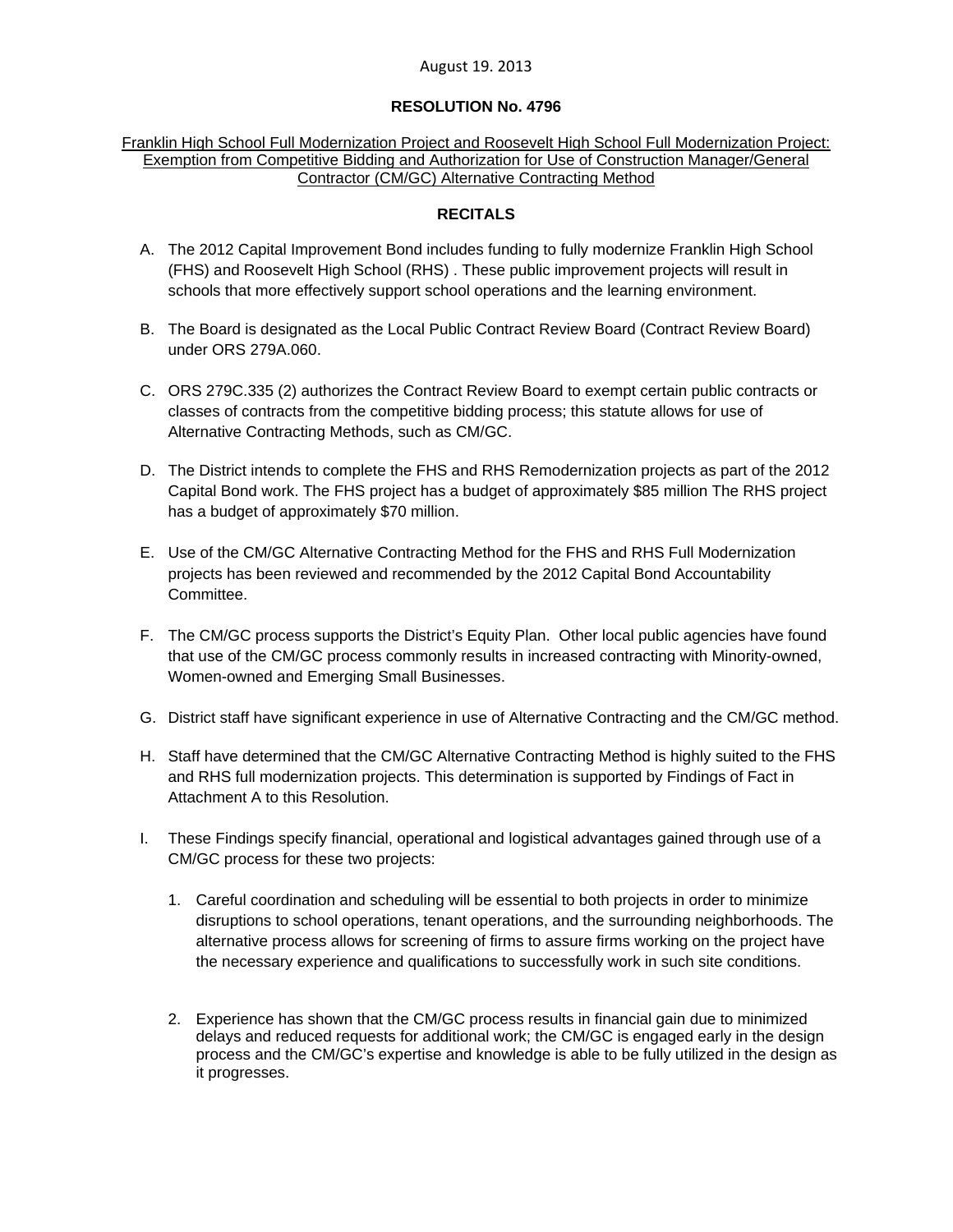- J. On August 6, 2013, the District issued two public notices in the Daily Journal of Commerce announcing the District's intent to utilize the CM/GC method for the FHS and RHS projects and availability of draft Findings of Fact for public review and comment. These notices were issued in compliance with ORS 279C and the PPS Public Contracting Rules.
- K. As of August 15, 2013 the District received no public comment regarding these draft findings.
- L. The Superintendent recommends exemption of both the FHS and RHS Full Modernization Projects from Competitive Bidding and use of Alternative Contracting Methods.

## **RESOLUTION**

- 1. The Contract Review Board hereby exempts the Franklin High School and Roosevelt High School full modernization public improvement contracts from competitive bidding requirements, as provided in ORS 279C.335 and PPS Public Contracting Rules PPS-49-0145. The Contract Review Board approves District staff to instead utilize the Construction Manager/General Contractor Alternative Contracting Method as specified in PPS Public Contracting Rules PPS-49- 0600 through PPS-49-0620
- 2. In compliance with ORS 279C.335 (2) and PPS-49-0145, this exemption is supported by the Findings of Fact provided in Attachments A and B.
- 3. The Contract Review Board hereby delegates authority to the Superintendent or her designee to issue a CM/GC Request for Proposal solicitation for the following public improvement contracts: Franklin High School Full Modernization and Roosevelt High School Full Modernization.

 *N. Sullivan / C. Sylvester* 

Attachment A: Findings of Fact – Franklin High School Modernization Project

Attachment B: Findings of Fact – Roosevelt High School Modernization Project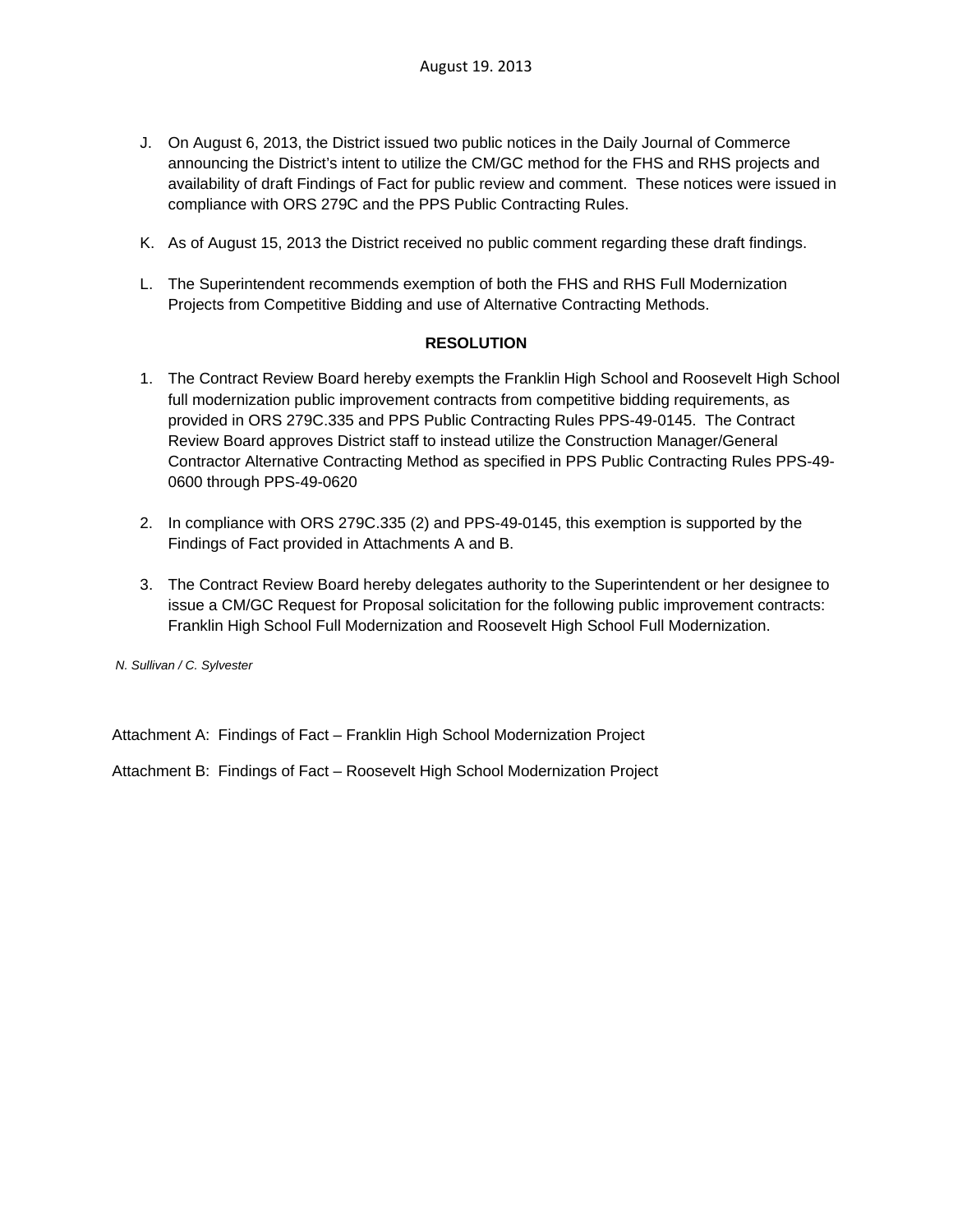## **ATTACHMENT A**

| DATE:    | July 8, 2013                                                                  |
|----------|-------------------------------------------------------------------------------|
| TO:      | <b>Portland Public Schools</b>                                                |
|          | Board of Education                                                            |
| FROM:    | Jim Owens, PE                                                                 |
|          | Executive Director – Office of School Modernization                           |
| SUBJECT: | Alternative Contracting Methodology – Exemption from Public Contracting Rules |
|          | Use of the CM/GC Contract Method for the Franklin HS Modernization Project    |

**REQUEST:** The Board of Education (Board), acting as the Local Contract Review Board for the Portland Public School District (District), is requested to grant an exemption from the traditional Design‐Bid‐Build process and approve the Alternative Contracting Method of Construction Manager/General Contractor (CM/GC) for the remodel of the Franklin HS Modernization Project (Project). Further, that the District hold the requisite public hearing offering the opportunity for any interested party to appear and present comment at that hearing on the draft findings for this exemption. The foregoing being in accordance with PPS‐49‐0600 and related Oregon statutes.

**SITUATION:** The 2012 Capital Improvement Bond includes funding to renovate Franklin High School to allow for full modernization of the school's facilities. The building requires certain improvements to upgrade the building so it will be more conducive to the High School's operation and learning environment.

**PROJECT SCOPE:** The project includes, but is not limited to, hazardous material abatement, mechanical/electrical/plumbing upgrades, structural reinforcing and informational technology improvements as well as new interior partitions, architectural finishes and site/landscaping improvements to a facility which includes historically significant components originally constructed in 1915.

**CONSTRUCTION PLAN:** This project will address many challenges and require careful planning and coordination during the design and construction phases to complete it effectively and efficiently as well as robust budget and schedule controls being essential to the project's success. It will be important to utilize a construction firm with the following specific traits,

- the requisite expertise in renovating historically significant facilities
- an exemplary reputation for on-time delivery
- has innovative approaches to unique opportunities
- understands the importance of an integrated project team to a project's success
- experienced working closely with architects and engineers with emerging technology such as Building Information Modeling
- advise the District on the state of the current market and engage the local sub-contracting community in support of the District's Equity in Public Purchasing and Contracting and Student Engagement programs

The conventional design-bid-build contracting methodology that represents the basis of public contracting in the State of Oregon would expose the District to a significant amount of risk based on the parameters of this project. The inherent complexity of aligning new construction with existing facilities to remain, multiple and interdependent project phases, and staff and the limited financial resource of the general obligation bond funding for the project are all critical issues which the project team, including the contractor, must address successfully. Traditional design‐bid‐build contracting approach, which only considers the lowest priced bid that conforms to the bidding requirements, does not allow the District to consider any of these issues when selecting the most appropriate contractor.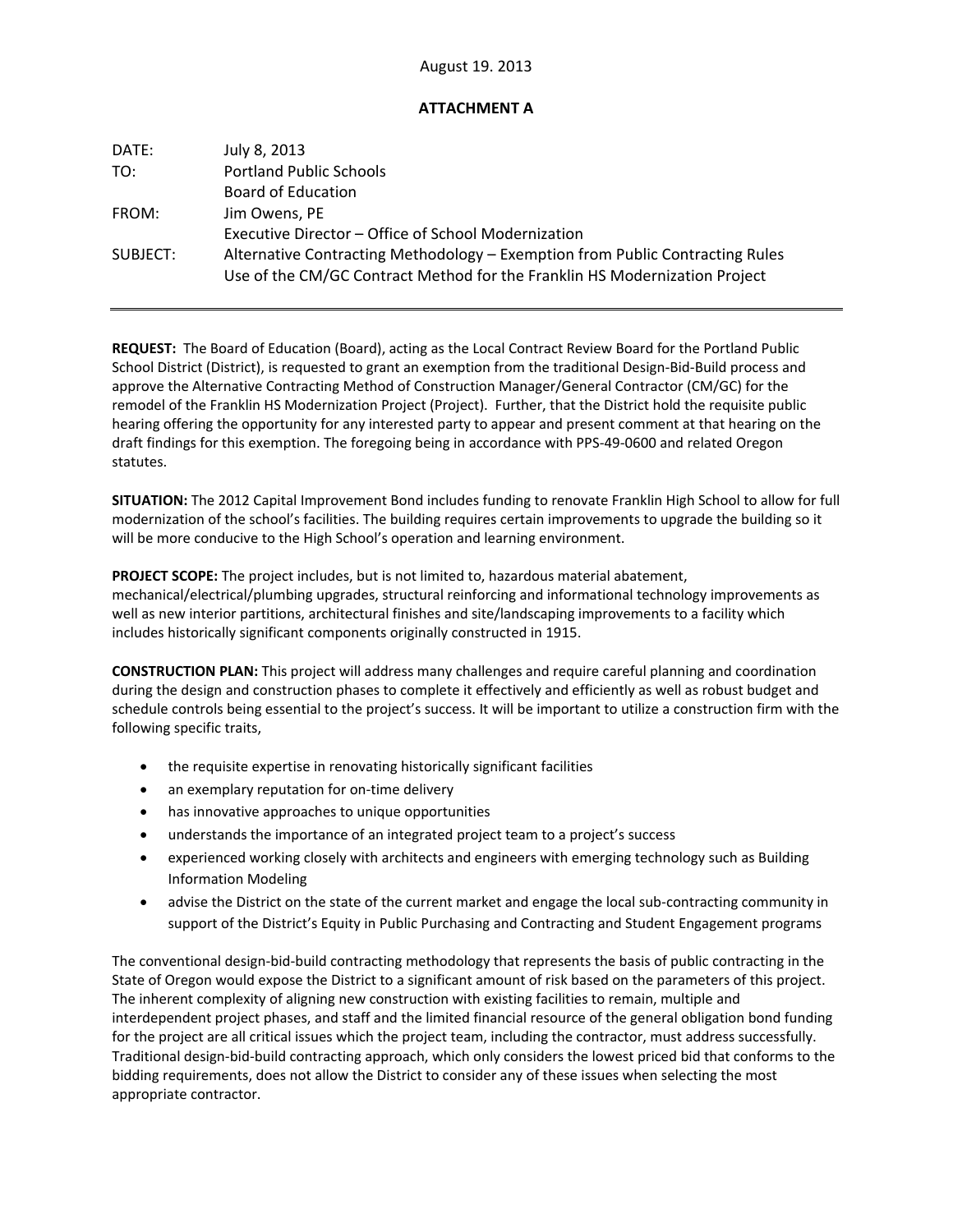To appropriately manage these critical needs within this project, the recommendation of PPS staff is to utilize the CM/GC Alternative Contracting Methodology. Through this selection process, a request for proposal (RFP) will be issued for the project, utilizing critical project issues as qualitative criteria for selecting a contractor. It is important to have the firm on board by late February or early March to work closely with the Architect and the District to set the strategic plan to successfully execute the work within the budget and time constraints during the design process.

PPS‐49‐0620 and ORS 279C.335 permits the PPS Board of Education to exempt specific projects from the competitive bidding requirements of PPS Public Contracting Rules and Oregon Revised Statute (ORS) 279C. Proposals from prospective CM/GC firms will include a competitive quote for their Fee for the Project. The selected CM/GC will provide the District with a Guaranteed Maximum Price (GMP) and a 100% Performance and Payment Bond for the work. Subcontract work will be competitively bid by the CM/GC.

PPS's Public Contracting Rules and ORS 279C require that the District create findings for the Board to consider and accept to approve this exemption. The Board is required to hold a public hearing to take comments on the draft findings for the exemption, and the District is required to publish a notice of the hearing at least fourteen (14) calendar days in advance of the hearing. Following are the staff's findings for the Board's consideration.

## **FINDINGS OF FACT**

**1. Finding Related to Operational, Budget and Financial Data:** Due to the invasive nature of this project, careful coordination and scheduling will be essential so as not to affect the surrounding neighborhood due to the limit site space. Staff finds that the ability to carefully screen firms for this ability to work in and around others without undue interruption and the firm's successful performance history with this kind of project will significantly affect the project outcome as it relates to the schedule and cost of the project. History in utilizing the CM/GC method has shown that it alleviates financial risk by to minimizing delay and requests for additional work through engaging the CM/GC early in the design process and incorporating the CM/GC's comments and experience into the on‐going design efforts. This results in the reduction of design conflicts and limits construction challenges through informed design.

Staff therefore finds that reduced risks provide a significant value and cost savings to the District.

2. **Finding Related to Public Benefit:** Creating a project team at the start of the project comprised of the Architect, the District and the Contractor, through selection of the CM/GC, allows the contractor to participate in the early design process offering current and tested solutions that create more informed, and better quality decision making. This results in better utilization of voter approved funding which demonstrates good stewardship of public funds by PPS. Furthermore, due to the constrained nature of the project site and its location embedded in a neighborhood, the use of the CM/GC contracting strategy will allow the team to utilize the CM/GC to develop noise and traffic mitigation plans and incorporate those requirements into the design of the project.

Staff therefore finds that a better informed and more efficient construction team reduces the District financial exposure and enhances delivery of the project for its education mission which benefits the constituents of PPS.

3. **Finding Related to Value Engineering:** The CM/GC process offers a unique opportunity for value engineering that is not possible through the design-bid-build process where the contractor is not engaged until the project design is complete. Value engineering during the design process minimizes errors in contract drawings and specifications, develops more constructible solutions to complex building issues, enhances the overall value of the building through better system selection and allows for accurate scheduling and staff resourcing.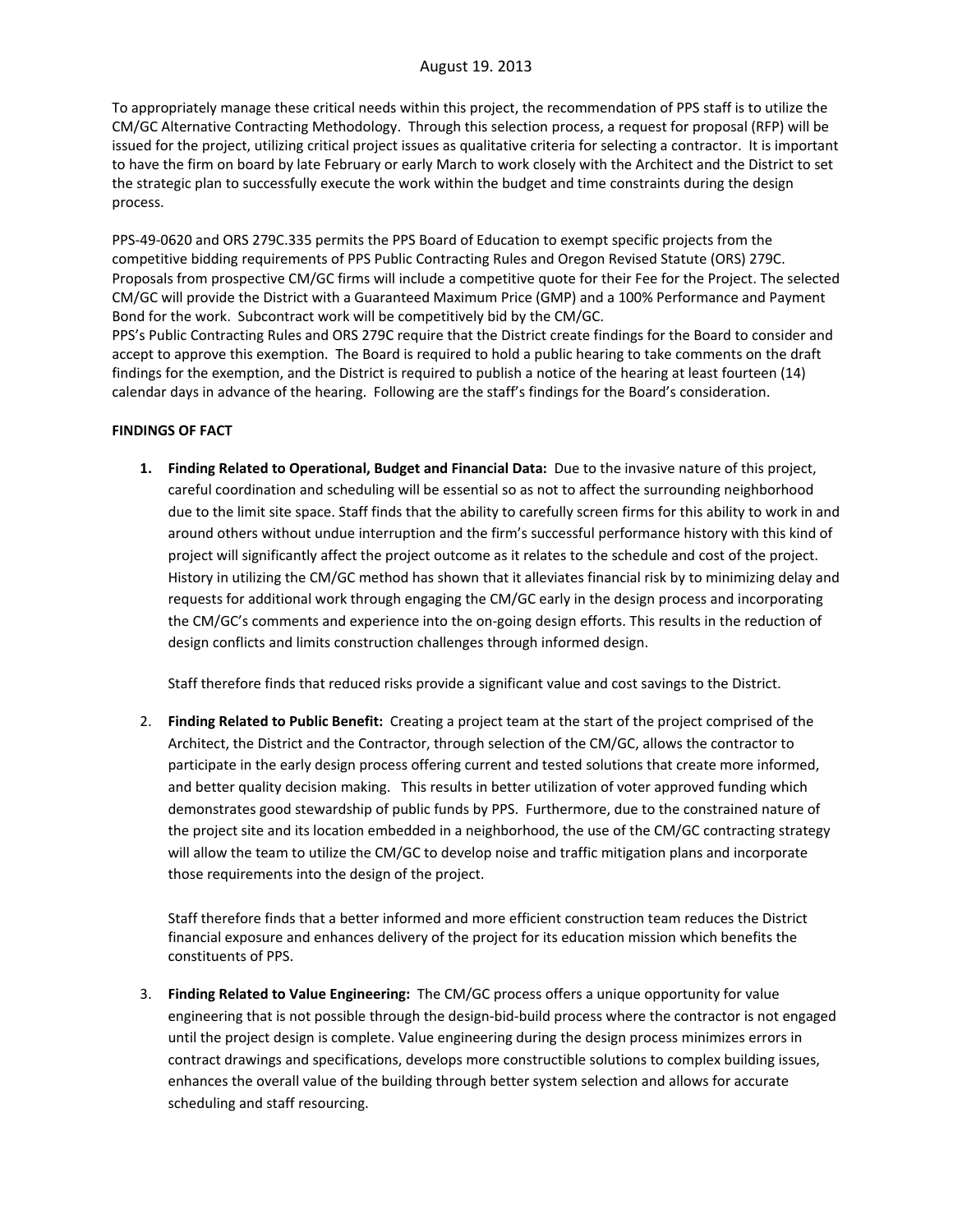Staff therefore finds that value engineering helps minimize cost and coordinates construction to deliver a better project in a timelier manner at a lower overall cost.

4. **Finding Related to Specialized Expertise Required:** The challenge of performing this project in an occupied building while maintaining building operations is a significant task. Multiple phases, limited contractor layout yard space and close neighborhood proximity are all logistical challenges that must be successfully addressed to avoid delays to the project schedule and impacts to the budget. It is important to utilize a general contractor that has demonstrated expertise in managing, scheduling and performing in these types of conditions in a satisfactory manner.

Staff therefore finds that selecting a firm through the CM/GC process allows the District to contract with a firm with the appropriate expertise.

5. **Finding Related to Public Safety:** During the Bond development, Franklin High School construction was envisioned to start after students and staff had been relocated to Marshall High School, during the summer of 2015. Once the CM/GC is on board, and the Master Plan has been developed, there may be an opportunity to start construction prior to the completion of the academic school year.

Renovations in operational facilities place students, staff and the general public in close proximity to on‐ going construction operations such as open trenches, in‐progress demolition or open building infrastructure such as electrical panels or mechanical units. Utilizing the proposed safety and security protocols as a selection criterion will enhance the District's ability to provide safe and secure buildings while completing major renovations to improve the learning environment for its students and staff which would not be considerations under the traditional design‐bid‐build contracting approach.

Staff therefore finds that the ability to select a firm that understands our security and safety needs reduces risk for the District during the construction phase.

- 6. **Finding Related to Technical Complexity:** This project includes a multiplicity of technical issues related to electrical systems, pipe routing, HVAC systems and fire alarm systems to name a few. Of critical importance is the interfacing of newly modernized facility space with existing systems or structure that are to remain as a part of the completed project. It is important to the project's success for both budget and schedule that the District have a general contractor that
	- understands the complexity of the existing and to be installed systems
	- has the ability/experience to manage these types of complex projects
	- is afforded the opportunity to explore and uncover unforeseen issues during design
	- can develop bid instructions to attract the appropriate subcontractors to perform the work.

Staff therefore finds that selecting a firm through the CM/GC process allows the District to contract with a firm early enough within the project to allow them time to appropriately investigate existing conditions and consider design alternatives in concert with the design team that will facility fully coordinated systems.

7. **Finding Related to Funding Sources:** This project is a part of the 2012 Bond Program. It is important to maximize the value of projects performed as a part of the Bond as critical factors in delivering the overall bond program successfully. Further, as a general obligation bond, the District is limited to a specific dollar amount for use to complete the bond projects. Once funding is depleted, any additional costs would have to be funded from the general fund, thus reducing operational funds for staff and other operational needs. By engaging the CM/GC during the design process, the CM/GC can assist the District in containing costs and aligning the project's on‐going design with budgetary limits.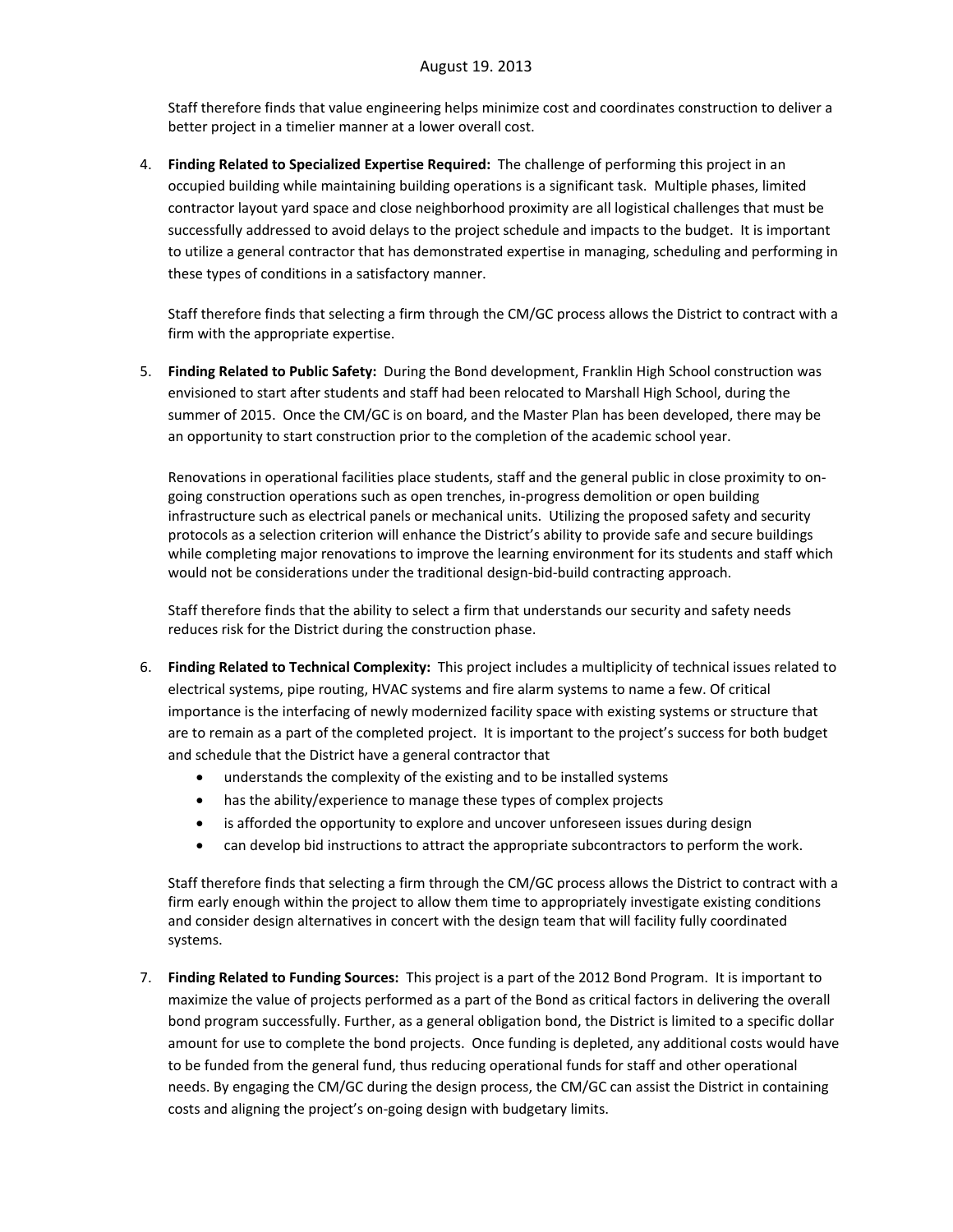Staff therefore finds, by past experience, that utilizing the CM/GC process allows the District to maximize its financial control effectiveness.

8. **Finding Related to Favoritism and Competition:** It is unlikely the requested exemption will encourage favoritism or substantially diminish competition. The District utilizes a RFP process to select the CM/GC firm. That procurement is formally advertised with public notice and disclosure of the planned Alternative Contracting Method, competition will be encouraged. Furthermore, the CM/GC process is a widely utilized contracting methodology in the State of Oregon and has frequently been utilized by other school districts on many similar projects. The general contracting market is familiar with the RFP process and generally accepts the CM/GC process as a standard delivery process. Many general contractors prefer and seek out CM/GC opportunities. The award will be based upon an identified selection criteria and contractors are afforded an opportunity to protest the process and the award. Once selected, the CM/GC will select subcontractors via competitive bid process in accordance with PPS Contracting Rules.

Staff therefore finds that the CM/GC process does not create favoritism nor limit competition due to the open public process of engaging the CM/GC.

9. **Finding Related to Cost Savings:** It has been staff's past experience that the CM/GC Alternative Contracting Method has produced a timelier, better coordinated project thus saving the District cost when analyzing the overall cost of a major construction process.

Staff therefore finds that the District will experience overall project cost savings in utilizing the CM/GC method of contracting.

#### RECOMMENDATION:

Request that the Board of Education:

- 1. Adopt the findings as presented
- 2. Grant an exemption from the traditional Design‐Bid‐Build process as provided in PPS‐49‐0620 and ORS 279C
- 3. Approve the alternative contracting method of CM/GC for the Franklin HS Modernization Project.

This work will be funded from the 2012 Capital Improvement Bond as well as other funding sources. It is required that the Board hold the public hearing offering the opportunity for any interested party to appear and present comment at that hearing on these draft findings for this exemption prior to the Board's adoption.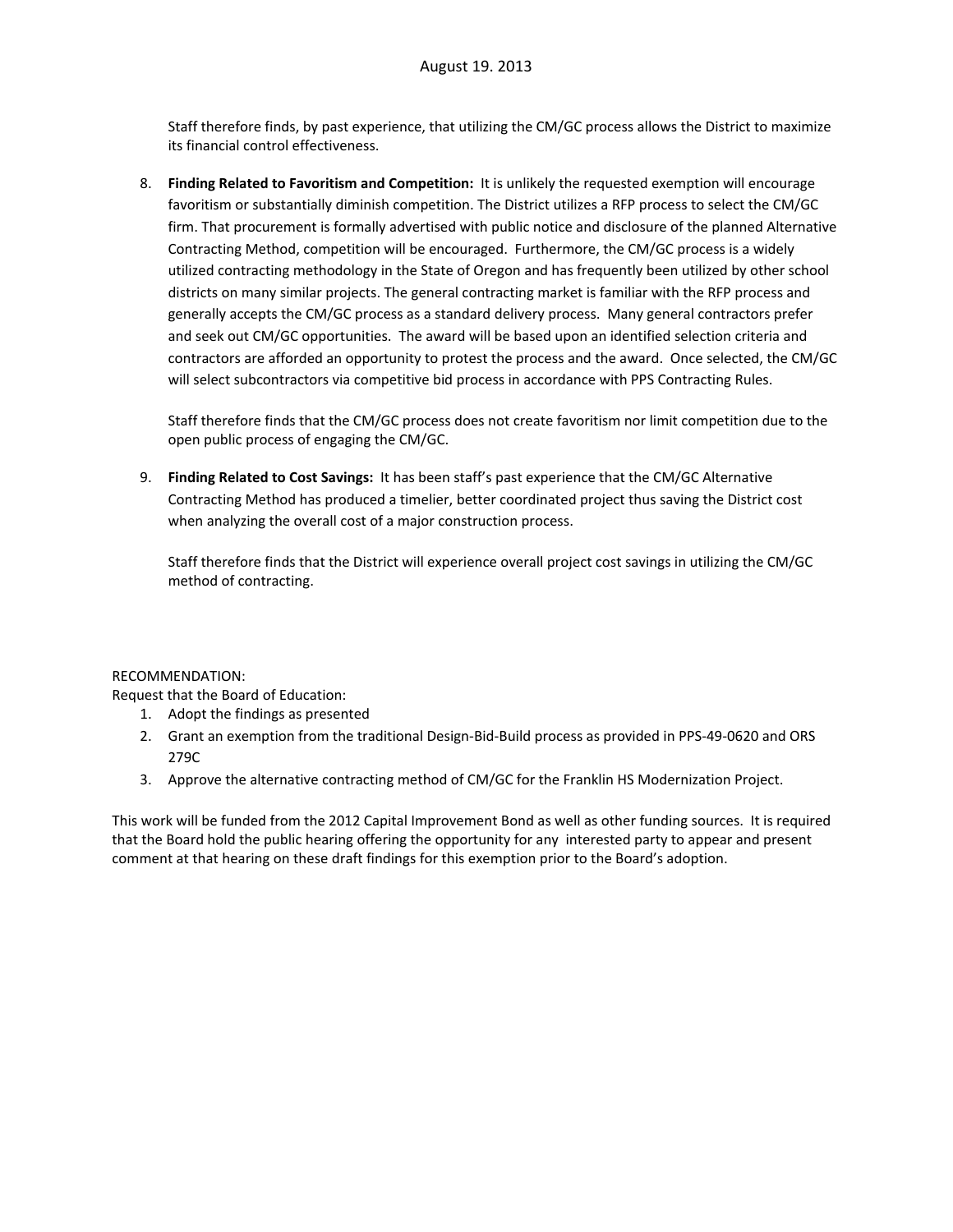## **Attachment B**

| DATE:    | July 8, 2013                                                                                                                                                 |
|----------|--------------------------------------------------------------------------------------------------------------------------------------------------------------|
| TO:      | <b>Portland Public Schools</b><br>Board of Education                                                                                                         |
| FROM:    | Jim Owens, PE<br>Executive Director – Office of School Modernization                                                                                         |
| SUBJECT: | Alternative Contracting Methodology – Exemption from Public Contracting Rules<br>Use of the CM/GC Contract Method for the Roosevelt HS Modernization Project |

**REQUEST:** The Board of Education (Board), acting as the Local Contract Review Board for the Portland Public School District (District), is requested to grant an exemption from the traditional Design‐Bid‐Build process and approve the Alternative Contracting Method of Construction Manager/General Contractor (CM/GC) for the remodel of the Roosevelt HS Modernization Project (Project). Further, that the District hold the requisite public hearing offering the opportunity for any interested party to appear and present comment at that hearing on the draft findings for this exemption. The foregoing being in accordance with PPS‐49‐0600 and related Oregon statutes.

**SITUATION:** The 2012 Capital Improvement Bond includes funding to renovate Roosevelt High School to allow for full modernization of the school's facilities. The building requires certain improvements to upgrade the building so it will be more conducive to the High School's operation and learning environment.

**PROJECT SCOPE:** The project includes, but is not limited to, hazardous material abatement, mechanical/electrical/plumbing upgrades, structural reinforcing and informational technology improvements as well as new interior partitions, architectural finishes and site/landscaping improvements to a facility which includes historically significant components originally constructed in 1921.

**CONSTRUCTION PLAN:** This project will address many challenges and require careful planning and coordination during the design and construction phases to complete it effectively and efficiently as well as robust budget and schedule controls being essential to the project's success. It will be important to utilize a construction firm with the following specific traits:

- the requisite expertise in renovating historically significant facilities
- an exemplary reputation for on-time delivery
- experienced supervisory staff working in and around occupied facilities
- has innovative approaches to unique opportunities
- understands the importance of an integrated project team to a project's success
- experienced working closely with architects and engineers with emerging technology such as Building Information Modeling
- advise the District on the state of the current market and engage the local sub-contracting community in support of the District's Equity in Public Purchasing and Contracting and Student Engagement programs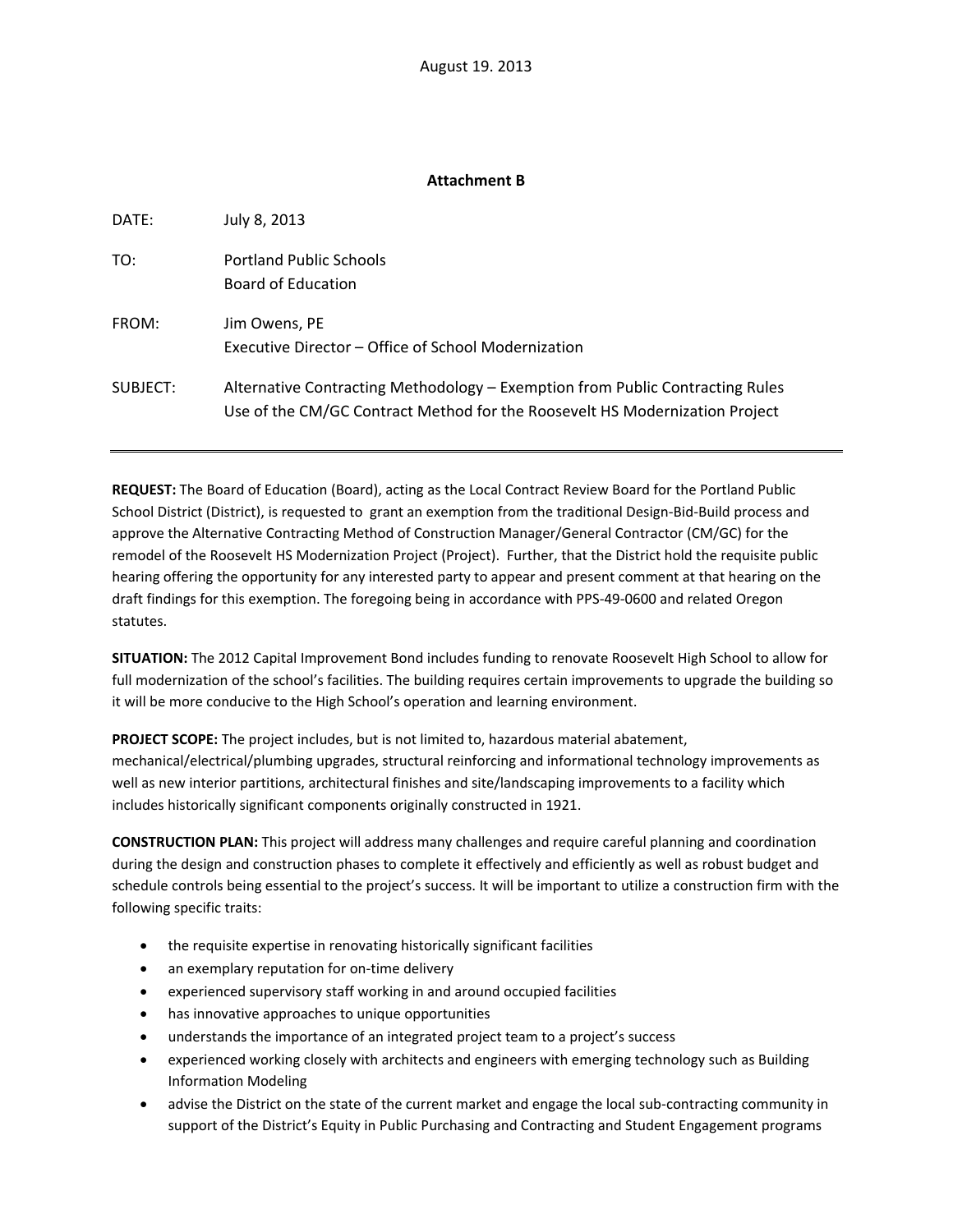The conventional design‐bid‐build contracting methodology that represents the basis of public contracting in the State of Oregon would expose the District to a significant amount of risk based on the parameters of this project. The inherent complexity of aligning new construction with existing facilities to remain, multiple and interdependent project phases, close proximity of students and staff and the limited financial resource of the general obligation bond funding for the project are all critical issues which the project team, including the contractor, must address successfully. Traditional design‐bid‐build contracting approach, which only considers the lowest priced bid that conforms to the bidding requirements, does not allow the District to consider any of these issues when selecting the most appropriate contractor.

To appropriately manage these critical needs within this project, the recommendation of PPS staff is to utilize the CM/GC Alternative Contracting Methodology. Through this selection process, a request for proposal (RFP) will be issued for the project, utilizing critical project issues as qualitative criteria for selecting a contractor. It is important to have the firm on board by late February or early March to work closely with the Architect and the District to set the strategic plan to successfully execute the work within the budget and time constraints during the design process.

PPS‐49‐0620 and ORS 279C.335 permits the PPS Board of Education to exempt specific projects from the competitive bidding requirements of PPS Public Contracting Rules and Oregon Revised Statute (ORS) 279C. Proposals from prospective CM/GC firms will include a competitive quote for their Fee for the Project. The selected CM/GC will provide the District with a Guaranteed Maximum Price (GMP) and a 100% Performance and Payment Bond for the work. Subcontract work will be competitively bid by the CM/GC.

PPS's Public Contracting Rules and ORS 279C require that the District create findings for the Board to consider and accept to approve this exemption. The Board is required to hold a public hearing to take comments on the draft findings for the exemption, and the District is required to publish a notice of the hearing at least fourteen (14) calendar days in advance of the hearing. Following are the staff's findings for the Board's consideration.

## **FINDINGS OF FACT**

**1. Finding Related to Operational, Budget and Financial Data:** Due to the invasive nature of this project, careful coordination and scheduling will be essential so as not to affect the school and/or its tenant operations. Staff finds that the ability to carefully screen firms for this ability to work in and around others without undue interruption and the firm's successful performance history with this kind of project will significantly affect the project outcome as it relates to the schedule and cost of the project. History in utilizing the CM/GC method has shown that it alleviates financial risk by to minimizing delay and requests for additional work through engaging the CM/GC early in the design process and incorporating the CM/GC's comments and experience into the on‐going design efforts. This results in the reduction of design conflicts and limits construction challenges through informed design

Staff therefore finds that reduced risks provide a significant value and cost savings to the District.

2. **Finding Related to Public Benefit:** Creating a project team at the start of the project comprised of the Architect, the District and the Contractor, through selection of the CM/GC, allows the contractor to participate in the early design process offering current and tested solutions that create more informed, and better quality decision making. This results in better utilization of voter approved funding which demonstrates good stewardship of public funds by PPS.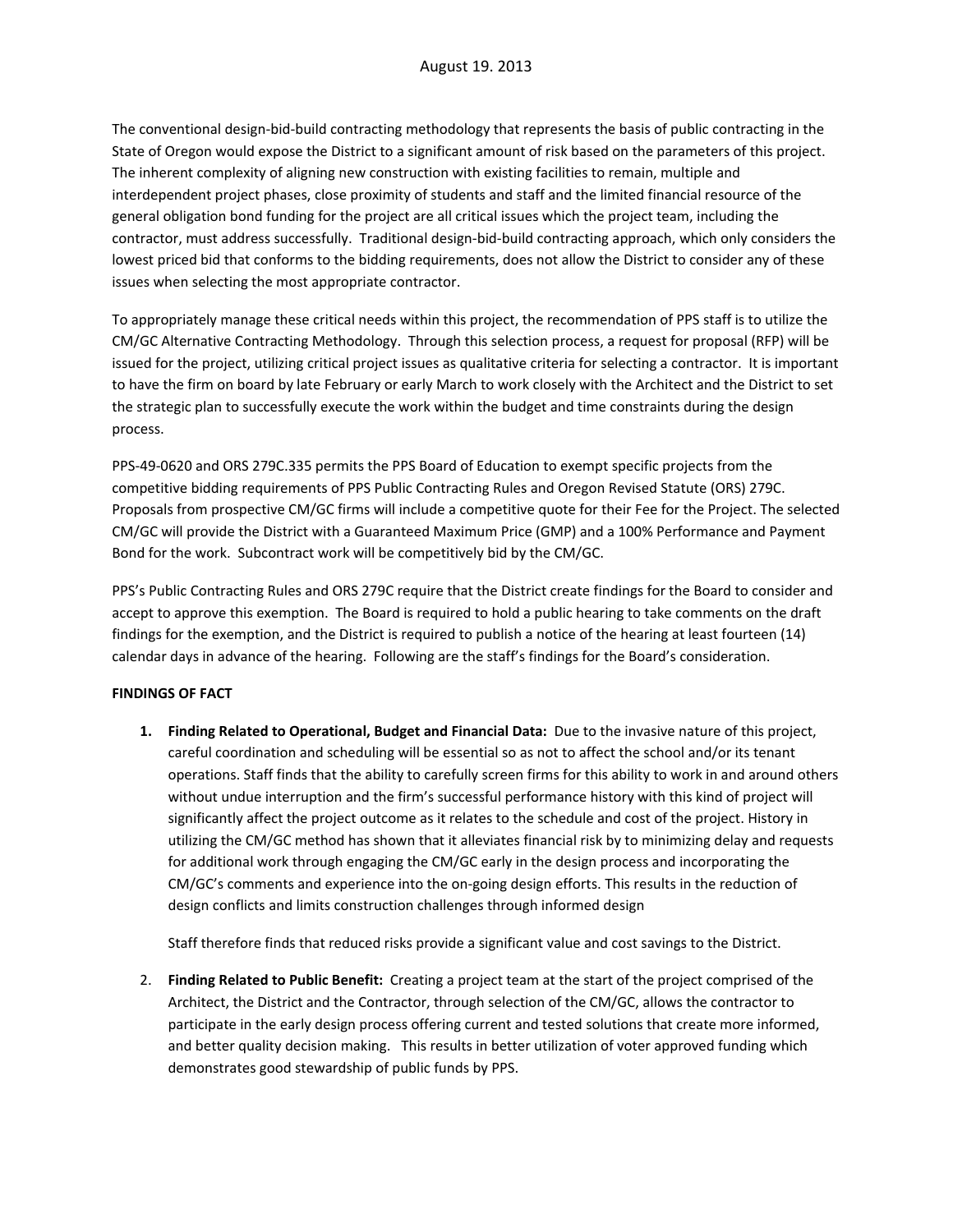Staff therefore finds that a better informed and more efficient construction team reduces the District financial exposure and enhances delivery of the project for its education mission which benefits the constituents of PPS.

3. **Finding Related to Value Engineering:** The CM/GC process offers a unique opportunity for value engineering that is not possible through the design-bid-build process where the contractor is not engaged until the project design is complete. Value engineering during the design process minimizes errors in contract drawings and specifications, develops more constructible solutions to complex building issues, enhances the overall value of the building through better system selection and allows for accurate scheduling and staff resourcing.

Staff therefore finds that value engineering helps minimize cost and coordinates construction to deliver a better project in a more timely manner at a lower overall cost.

4. **Finding Related to Specialized Expertise Required:** The challenge of performing this project in an occupied building while maintaining building operations is a significant task. Multiple phases, limited contractor layout yard space, and coordinating construction deliveries with school operations are all logistical challenges that must be successfully addressed to avoid delays to the project schedule and impacts to the budget. It is important to utilize a general contractor that has demonstrated expertise in managing, scheduling and performing in these types of conditions in a satisfactory manner.

Staff therefore finds that selecting a firm through the CM/GC process allows the District to contract with a firm with the appropriate expertise.

5. **Finding Related to Public Safety:** Renovations in operational facilities place students, staff and the general public in close proximity to on‐going construction operations such as open trenches, in‐progress demolition or open building infrastructure such as electrical panels or mechanical units. Utilizing the proposed safety and security protocols as a selection criterion will enhance the District's ability to provide safe and secure buildings while completing major renovations to improve the learning environment for its students and staff which would not be considerations under the traditional design‐bid‐build contracting approach.

Staff therefore finds that the ability to select a firm that understands our security and safety needs reduces risk for the District during the construction period.

- 6. **Finding Related to Technical Complexity:** This project includes a multiplicity of technical issues related to electrical systems, pipe routing, HVAC systems and fire alarm systems to name a few. Of critical importance is the interfacing of newly modernized facility space with existing systems or structure that are to remain as a part of the completed project. It is important to the project's success for both budget and schedule that the District have a general contractor that
	- a. understands the complexity of the existing and to be installed systems
	- b. has the ability/experience to manage these types of complex projects
	- c. is afforded the opportunity to explore and uncover unforeseen issues during design
	- d. can develop bid instructions to attract the appropriate subcontractors to perform the work.

Staff therefore finds that selecting a firm through the CM/GC process allows the District to contract with a firm early enough within the project to allow them time to appropriately investigate existing conditions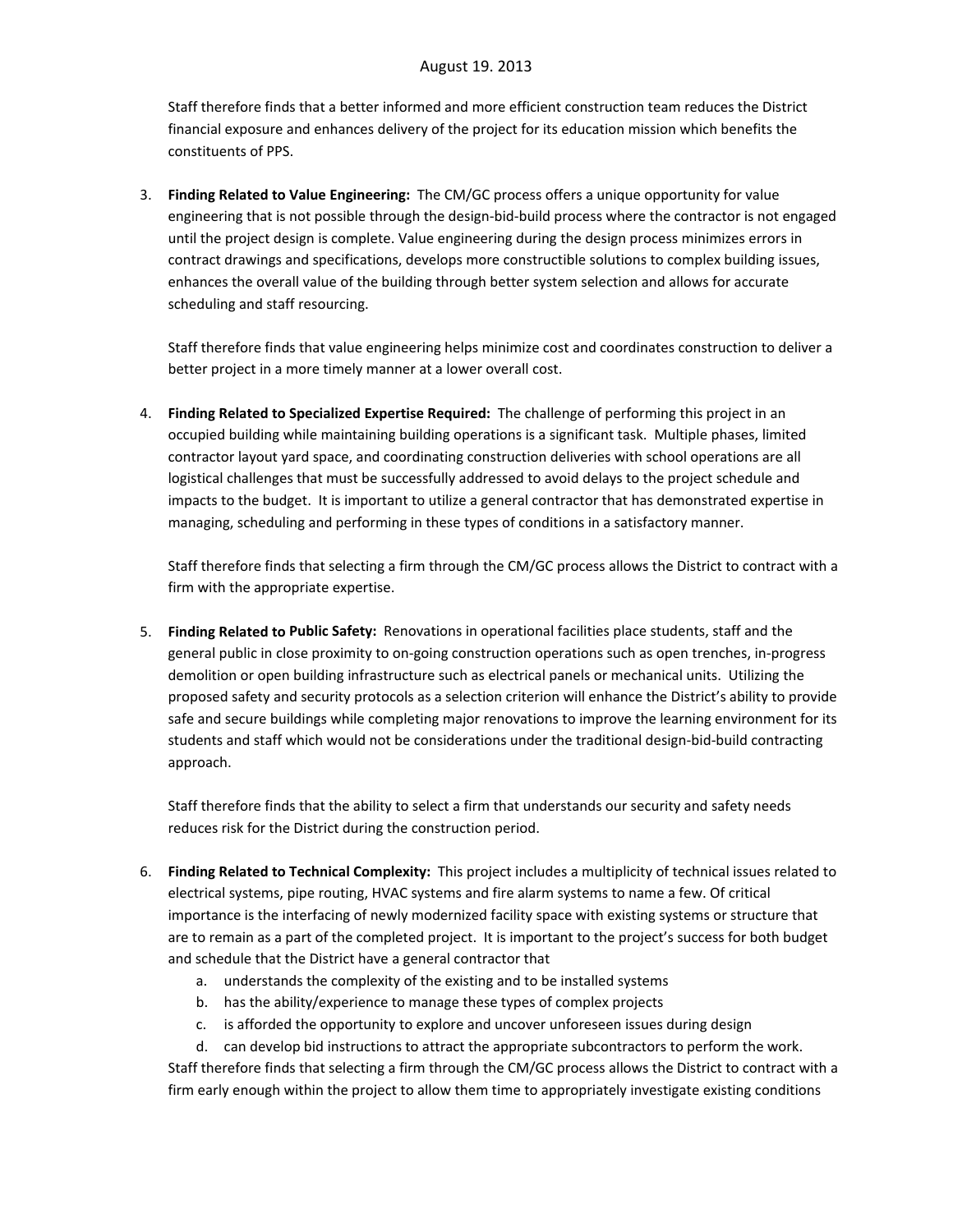and consider design alternatives in concert with the design team that will facilitate fully coordinated systems.

7. **Finding Related to Funding Sources:** This project is a part of the 2012 Bond Program. It is important to maximize the value of projects performed as a part of the Bond as critical factors in delivering the overall bond program successfully. Further, as a general obligation bond, the District is limited to a specific dollar amount for use to complete the bond projects. Once funding is depleted, any additional costs would have to be funded from the general fund, thus reducing operational funds for staff and other operational needs. By engaging the CM/GC during the design process, the CM/GC can assist the District in containing costs and aligning the project's on‐going design with budgetary limits.

Staff therefore finds, by past experience, that utilizing the CM/GC process allows the District to maximize its financial control effectiveness.

8. **Finding Related to Favoritism and Competition:** It is unlikely the requested exemption will encourage favoritism or substantially diminish competition. The District utilizes a RFP process to select the CM/GC firm. That procurement is formally advertised with public notice and disclosure of the planned Alternative Contracting Method, competition will be encouraged. Furthermore, the CM/GC process is a widely utilized contracting methodology in the State of Oregon and has frequently been utilized by other school districts on many similar projects. The general contracting market is familiar with the RFP process and generally accepts the CM/GC process as a standard delivery process. Many general contractors prefer and seek out CM/GC opportunities. The award will be based upon an identified selection criteria and contractors are afforded an opportunity to protest the process and the award. Once selected, the CM/GC will select subcontractors via competitive bid process in accordance with PPS Contracting Rules.

Staff therefore finds that the CM/GC process does not create favoritism nor limit competition due to the open public process of engaging the CM/GC.

9. **Finding Related to Cost Savings:** It has been staff's past experience that the CM/GC Alternative Contracting Method has produced a timelier, better coordinated project thus saving the District cost when analyzing the overall cost of a major construction process.

Staff therefore finds that the District will experience overall project cost savings in utilizing the CM/GC method of contracting.

## RECOMMENDATION:

Request that the Board of Education,

- 1. Adopt the findings as presented
- 2. Grant an exemption from the traditional Design‐Bid‐Build process as provided in PPS‐49‐0620 and ORS 279C.
- 3. Approve the alternative contracting method of CM/GC for the Roosevelt HS Modernization Project.

This work will be funded from the 2012 Capital Improvement Bond as well as other funding sources. It is required that the Board hold the public hearing offering the opportunity for any interested party to appear and present comment at that hearing on these draft findings for this exemption prior to the Board's adoption.